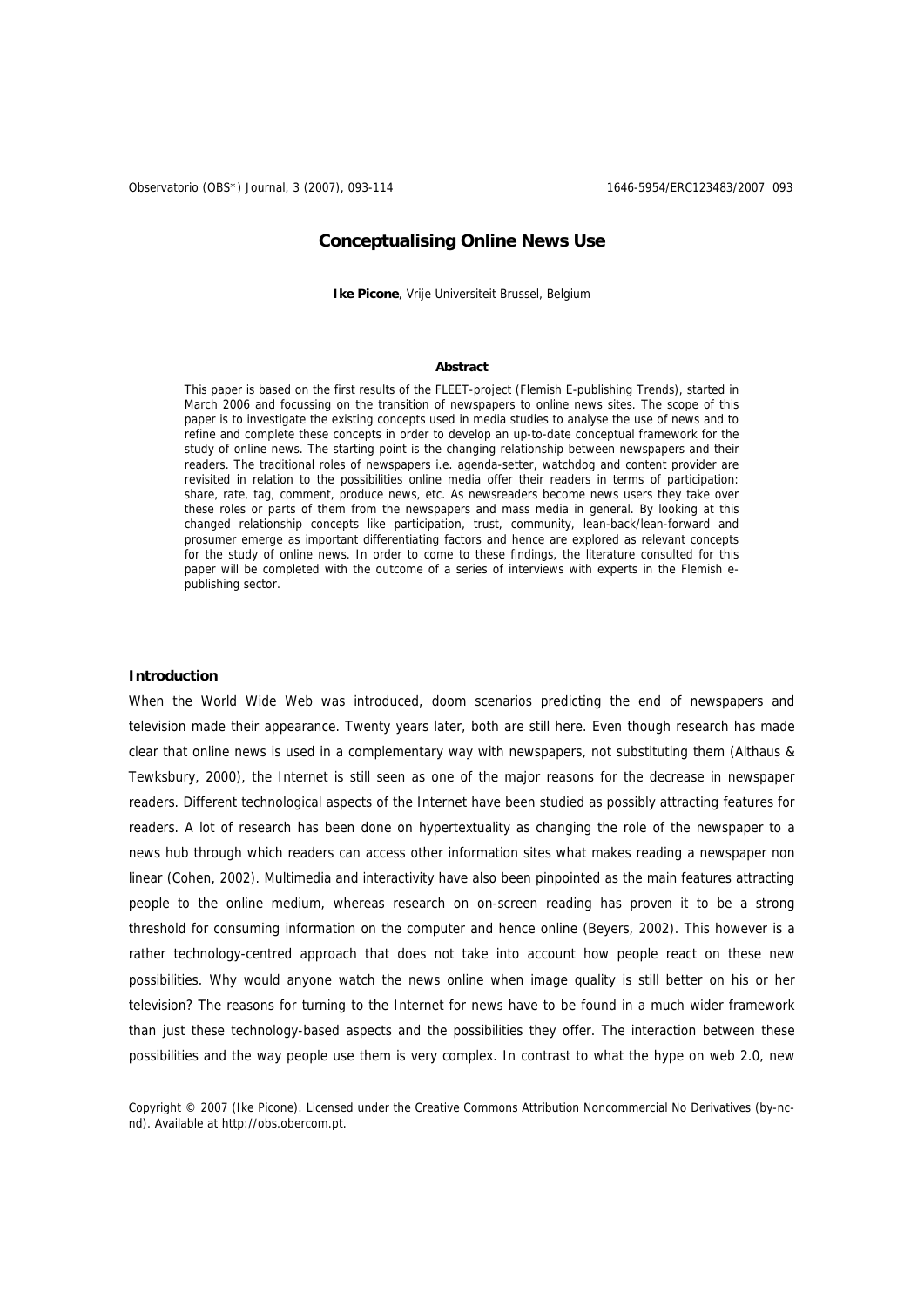media and social software would like us to believe, the participatory, personally customized in-depth news is far from being commonly used and expected, even if the technological means are available (Project for Excellence in Journalism, 2007). Often however, studies on these new possibilities of the Internet<sup>[1](#page-1-0)</sup> analyse the ad hoc consequences of these technological possibilities whereas the long-term effects still need to prove whether these services are as revolutionary as they are often claimed to be. The social structure of (online) publishing is not changing as fast as the constantly improving technological capacities of the online medium (Kling & Callahan, 2003). This social structure is the starting point of this paper that wants to investigate the existing concepts used in media studies to analyse the use of news and to refine and complete these concepts in order to develop an up-to-date conceptual framework for the study of online news. This conceptual framework must allow us to look at technological change from a less technologyoriented view but rather point to the changes in the relation between the newspaper and its readers. In order to come to this framework, the paper will analyse one aspect of this changed relationship i.e. the roles that are traditionally ascribed to newspapers and mass media in general. New media give people an increasing possibility to challenge these roles. By looking at the newspaper as an agenda-setter, a watchdog and a content provider, the impact of these new technologies will be framed in a wider context. These are certainly not the only roles that have been attributed to the press or the mass media in general through the development of mass media theory and the scope is not to give an in-dept overview of the theory on these roles as this has already been accomplished (McQuail, 2000), but rather to use these three roles as a way of conceptualizing the changes that might possibly occur in the relationship between newspapers and readers from a theoretical perspective. By doing so, the focus does not lie on the technology itself but on the way people are – or are not – using this technology and how this affects this social structure. First of all this will throw new light on the evolutions in the newspaper sector. Secondly, the blanks in the existing conceptual framework will become clear. As was mentioned above, the participatory possibilities offered by the new media seem to be of interest only to a minority of users. What remains unclear is whether, when and for which reasons the readers will use these available tools to alter or keep this relationship. In order to address these questions, the right conceptual framework is needed. The media-sector is being forced to view its relationship with the customer through a different mindset in order to anticipate and understand these changes. When investigating this relationship, researchers also need to take into account the factors that play a role in this new mindset.

<span id="page-1-0"></span><sup>1&</sup>lt;br>I People like Tim Berners-Lee who was at the origin of the World Wide Web do not find web 2.0 a good term as the technology to make these new services possible was already available in the early days of the Internet.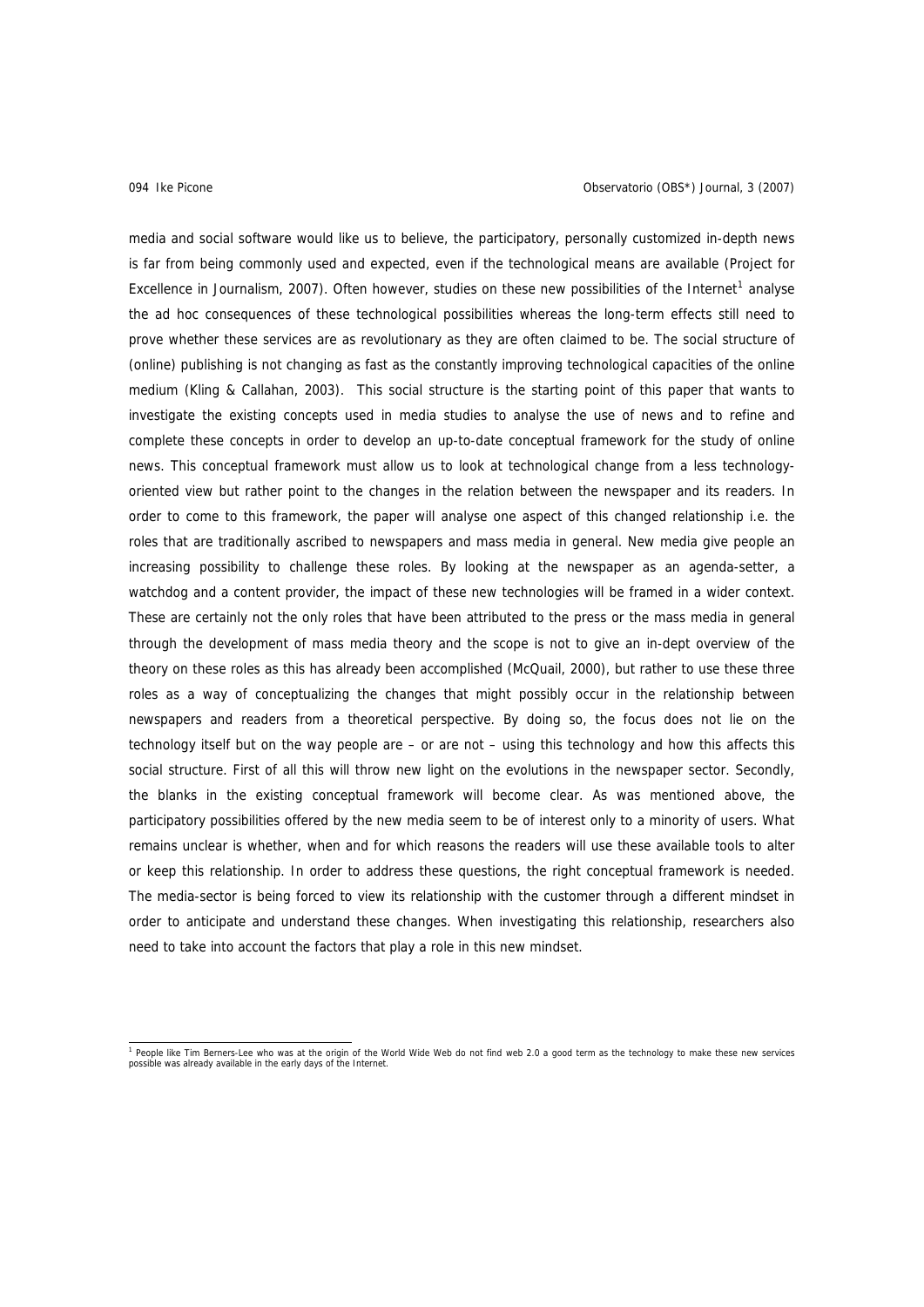# **Methodological approach**

In order to argument these hypotheses a literature study was undertaking including academic sources as well as relevant (online) media sources. This literature is complemented by expert interviews. Recently, this qualitative research method has been gaining momentum as a fast access to a new or unknown field (Flick, 2002; Froschauer & Lueger, 2003). Experts often have high insight in aggregated and/or specific knowledge about ongoing processes, strategies or evolutions that are difficult to explore through other methods. According to Meuser and Nagel an expert is a person who has privileged access to information about groups of persons or decision processes or who is responsible for the development, implementation or control of solutions, strategies and/or policies (Meuser & Nagel, 2002). Expert knowledge has three dimensions (Dunn, 2004). The first is technical knowledge, very specific information on a certain field like details on operations, laws,… that influence the field. Process knowledge covers information on routines, specific interactions and processes. The expert holds this information because he/she is directly involved in it. Subjective interpretations of relevance, rules, beliefs or ideas and ideologies are explanatory knowledge. The expert him/herself is then the focus of the interview. For this paper, eight experts were interviewed. All of them have access to relevant information on the evolutions in the print sector because of their actual or previous employment or expertise in the sector. Some of them hold strategic positions within the media company they represent and therefore wished to remain anonymous. The author chose to keep all of them anonymous for the sake of the paper's uniformity. Because the experts' responses are relevant as an information source rather then as a respondents answer, this does no compromise the methodological process. The scope of the interviews was to gain explanatory and process knowledge on the Flemish situation as well as insight in what people actively involved in the sector experience as the most important bottlenecks towards the newsreader. This information nuances the theory and literature and refines the Flemish situation<sup>[2](#page-2-0)</sup>. Furthermore, in a second stage of the research, this information will be used for preparing interview topic lists for ethnographic research. Because expert knowledge is not neutral, it is important to work both with experts and counter experts (Dunn, 2004). Experts being people who take part in the societal debate, it is needed to be careful not to give more weight to one specific side of the debate. The selected experts were therefore chosen in a way that their opinion on the whole represent different views within the debate on the definition of the problem (i.e. media – user relationship). Hereby, we seek to respond to the methodological critique one might have on the fact that the obtained knowledge is not neutral as the debate is characterised by power relations balancing the argumentation between conservative and innovative affinities. Other classic critiques on qualitative interviews as a method for datacollection include the fact that the interview setting influences the information obtained and that the effects

<span id="page-2-0"></span><sup>&</sup>lt;sup>2</sup> This paper is partially based on the first output of the FLEET-project (Flemish E-publishing Trends). The experts however were selected in such way they<br>provided information on the Flemish context as well as on the mor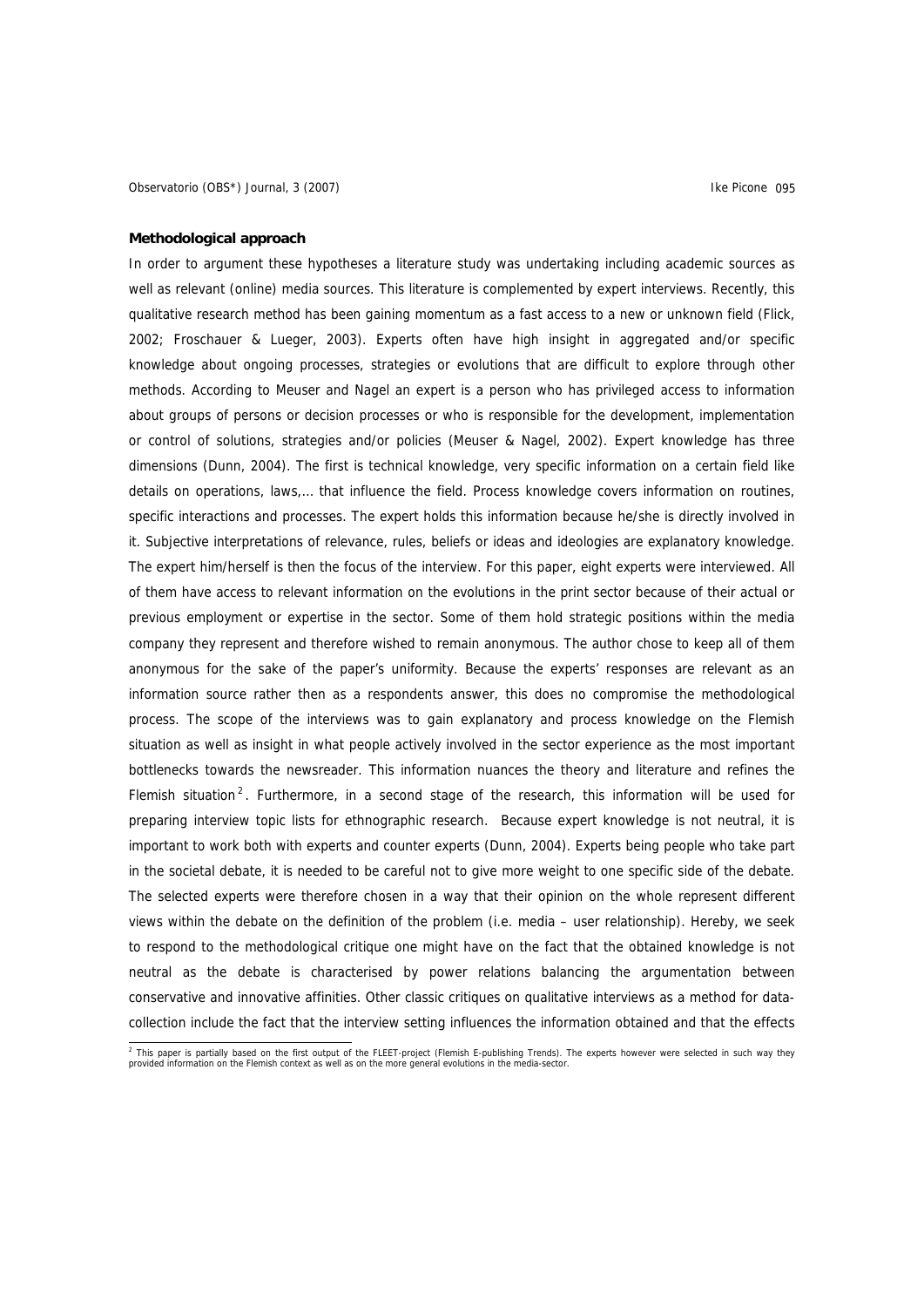of interaction between interviewer and interviewee are rather high. With expert interviews the risks are quiet high that an asymmetric relation in favour of the interviewee resides because of the discrepancy in knowledge. Bogner and Menz call this the interviewer as layperson. The advantages are a high level of confidence by the interviewee, which generates a pressure to explain. On the other hand, the interviewer is not empowered to guide the interview. The interviews however took place after the author finished an indepth literature study, which prepared him to face the interviewees rather as an expert outside the field (Bogner & Menz, 2005). Furthermore, the author being a media scientist, the possible discrepancy between both is reduced. This generates the advantage for the interviewer of being able to guide the interview. Moreover, a high level of discussion and information sharing is generated, were high explanation of motives and orientation is possible.

# **The relationship between newspapers and their readers**

Previous research shows that various evolutions in the media market have an impact on how newspapers and their readers relate to each other. Market-driven journalism, as McManus pointed out, has been jeopardising the media's role as an independent fourth estate since the eighties (McManus, 1994). The rise of free newspapers in the late nineties alongside the boom of free online information sources have weakened the position of newspapers forcing them to jump on the trend of more compact news, infotainment and tabloidisation which erodes their role as watchdogs. People's ever more rushed lives and the growth of new and often complementary media (radio and television, computer programs, Internet, games, dvd, mp3…) have reduced the time people are able to spend to newspapers and the attention they can pay to the articles. The newspaper sector is being challenged by a series of new players. This was already the case when radio and television appeared, but the introduction of the Internet takes this a step further because of the digitalisation of content. As the Internet is a medium for text, audio and video, newspapers, television stations and radio become direct competitors. Because virtually everyone has access to the Internet, these traditional media also must compete with other content providers like companies and governments engaging in direct communication with their customers, news sites like nu.nl, Google News, msn.com and the blogosphere. As an expert put it, "from the point of view of a content provider, the medium through which the content reaches the consumers is not important". The overall discussion in the newspaper sector tends towards the question how newspapers will remain viable in this context or in the words of the Economist, "*who killed the newspaper?" (The Economist, 2006b)*. It is the scope of this paper to look beyond the market and the way new players, including the readers, are competing with the newspapers to scrutinize the more fundamental changes in the role of newspapers. These roles have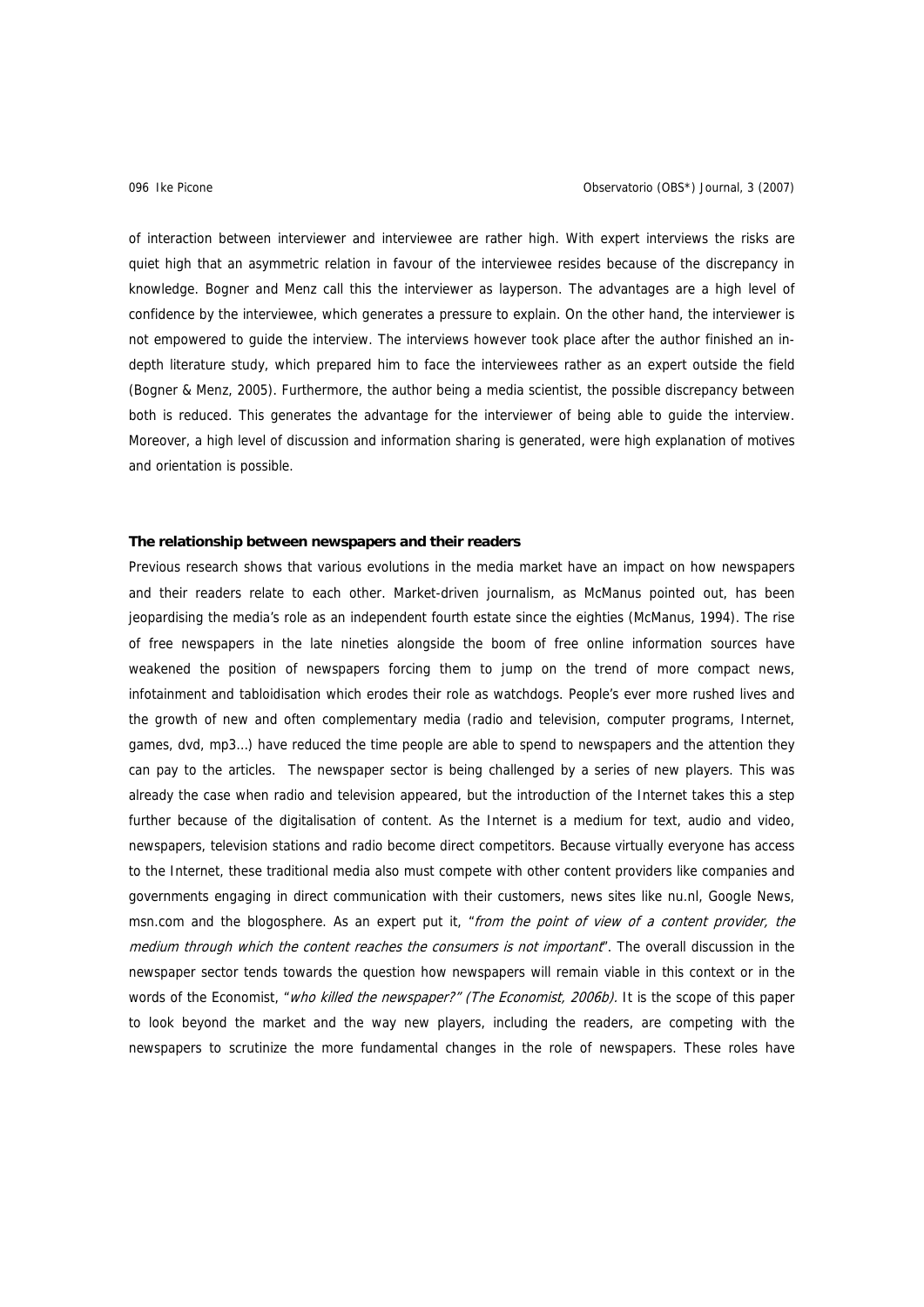# Observatorio (OBS\*) Journal, 3 (2007) Charles Controller and the Picone of The Picone of The Picone of The Picone of The Picone of The Picone of The Picone of The Picone of The Picone of The Picone of The Picone of The Pic

traditionally been attended with a very normative theory building on how the press should operate if certain social values are to be observed and attained (McQuail, 2000). Even though this kind of theory is quiet important, it would take a paper on its own to deal with the normative ideas that come along with new media. This goes beyond the scope of this paper; even though some arguments made may be linked to certain values attributed to the media through their role.

# The role of newspapers in a democratic society

From its early days, the newspaper was an actual or potential adversary of established (democratic) power, especially in its own self-perception. In this regard, the term "fourth estate" is used in literature, later on joined by "public watchdog", a notion covering ideas of the press as representative of the public, critic of government, advocate of policy and policy-maker. The power of the press arose from its ability to give or withhold publicity and from its informative capacity (McQuail, 2000). The ability to give or withhold publicity or information of any kind in general to reach the audience brings us to another role of the press i.e. the one of gatekeeper, selecting which facts will be reported. This role is closely linked to the agenda setting process or the possibility to decide on what news is covered and which issues are emphasized. As David H. Weaver, who has worked on studies of media agenda setting since 1972, argues this area of research is closely interconnected to framing and priming. Framing can be defined as the central organising idea for news content that supplies a context and suggests what the issue is through the use of selection, emphasis, exclusion and elaboration. When focussing on the consequences of agenda setting for public opinion the term priming is used to describe that media may suggest which issues to use in evaluating political actors (Weaver, 2007). Finally, the press is an important news provider, a window on the world for is readers. More than other mass media, "a responsible press should provide a full, truthful, comprehensive and intelligent account of the day's events in a context which gives them meaning" (McQuail, 2000). As the interviewed experts unanimously stated, newspapers must apart form bringing the news, offer the readers the background information and other informational means to fully understand and contextualise what happens. Still, one expert emphasized the fact that both on national as international level, news is a commodity. As another expert said: "when the sector is looking at the new possibilities new media are offering, the main issue is not how to improve journalistic quality, but how to develop a well functioning and stable business model for those new services". According to Denis McQuail, the new media provide the means for highly differentiated provision of political information on ideas, almost unlimited access in theory for all voices, and much feedback and negotiation between leaders and followers (McQuail, 2000). It is clear that all three roles are challenged by the new media, as will be explored in the next section.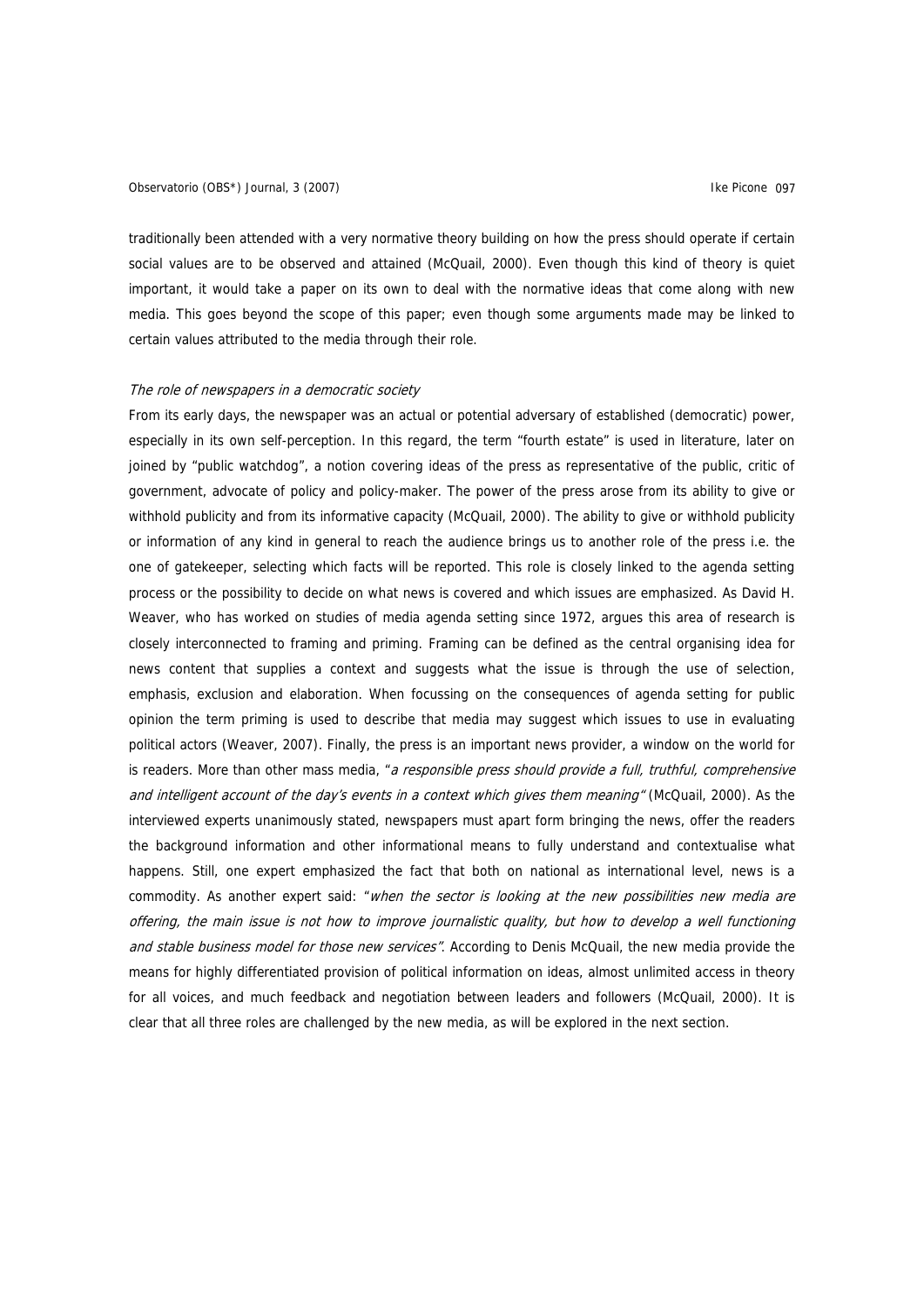### **Newspapers as an agenda setter**

# Agenda Setting and online news

Agenda setting and the gate-keeping process linked to it is one of the roles of newspapers and media in general that has been thoroughly investigated in communication science and is widely recognised (McQuail, 2000). In her study of news reading in 1988, Doris Graber concluded that story importance clues supplied by editors and the match between story topics and their own interests are the most important criteria used by newspaper readers when choosing the stories to read. These cues are article location, the size of headlines and visuals and story length and repetition. Articles that are more upfront or which have large and catchy headlines are more likely to be selected to read. These criteria are however, according to Graber, easily overruled by the interest readers show in a certain topic (Graber, 1988). These criteria however are medium-based. The way to access articles on a website is different. Websites offer people a more direct way to access stories of their interest by organising the news into topical categories or by offering easy search functions. As Althaus and Tewksbury put it in their research on the role of the medium on agenda setting, these features limit the potential that online readers will be exposed to the particular stories that a newspaper's editorial staff deems important (Althaus & Tewksbury, 2002). In that same study on how agenda setting might be influenced by the medium for delivering news content, the authors discovered that print readers partly modify their agenda's differently than online readers do. When comparing readers from the paper and online version of the Times, the former seemed to systematically come away with different perceptions of the most important problems facing the country. The authors conclude that by providing users with more content choices and control over exposure, new technologies may allow people to create personalised information environments that shut them off from larger flows of public information in society further fragmenting the news audiences. In other words, readers are able to set their own news agenda. The features of Internet however not only make it possible for readers to be more selective in their readings, but also to share the news that comes high on their personal agenda with their fellow readers and this on a large scale, creating a parallel peer-driven news agenda.

# Agenda setting and online communities (of interest)

On digg.com people can post news items for the readers to rate. The best-rated articles come on top of digg.com's homepage. Readers can also select the best-rated stories amongst different categories of interest. The New York Times holds a list on his site of the most e-mailed and blogged articles. Citizen journalism sites like OhMyNews.com in Korea and news sites like nieuws.skynet.be in Belgium offer readers a most-read selection of the news. These are only but a few examples of the way readers are generating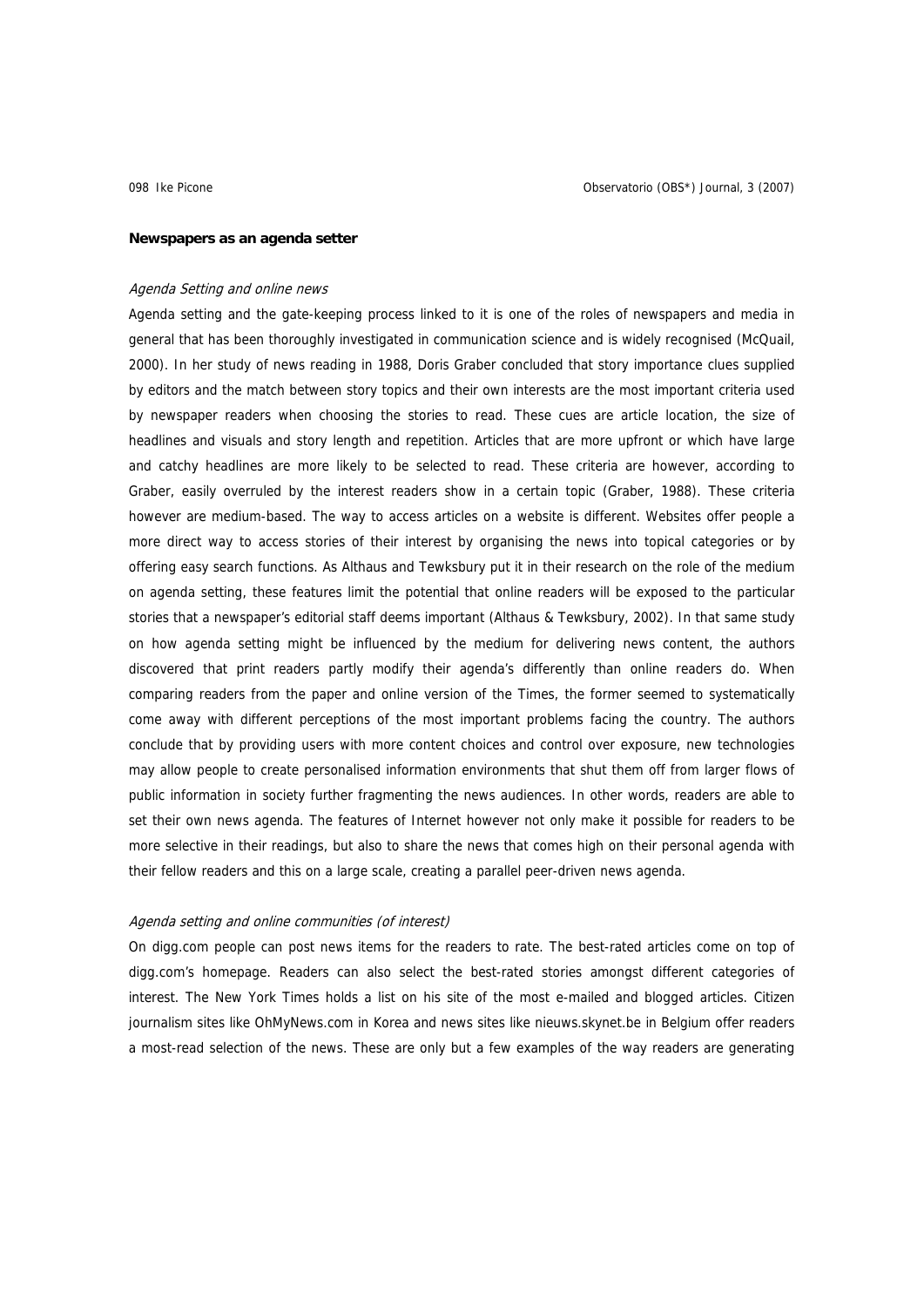an own agenda of important topics. Not only are the intrinsic features of websites playing a role in the way the agenda set by editors is perceived by readers, communities of readers, either because they actively participate or because their online reading pattern is easily monitored, are able to define an own agenda of interests. An expert put it as follows: "web 2.0 is an answer to the limits of looking for the right news. If 10.000 people with the same interests as me are making the same search every day, then it is more fruitful to organise this search and to share it with them". The members of a news community become the agenda-setters for that community. As was mentioned before, news is everywhere. As another expert stressed, "users do not feel like making a selection on their own out of an overload of information and expect that from their newspaper". By doing this, the newspapers and media in general are able to set an agenda of newsworthiness. Users online, through applications as digg.com, rss readers or Google News Alerts, are now able to set their own agenda. As a third expert countered, "the user could have read this information package in the paper where he would be sure the information would have been doublechecked. A newspaper is more than a news provider but also a label of quality". A fourt expert emphasized the importance of good filters in the increased news offer, believing that "this role could be taken by traditional, generic news media who could "filter" what is seen as "the news" for a majority of users". What is clear is that there is a struggle for the appropriation of this role and that different players could take different parts of this role depending on the news wanted. These aspects are closely linked to the normative discussion on the newspaper knowing what is good for you to know versus the reader who can choose for himself but then risks to loose out on some relevant information. In certain cases, user communities have been proved to be able to use the Internet (or more specifically the blogosphere) to put what they think is relevant on the news agenda. In June 2002 e.g. two 14-year-old schoolgirls were run over by an armored US military vehicle north of Seoul, South Korea. OhmyNews, an alternative online news startup, picked up the story and put it on the national news agenda by garnering millions of visits on their site. The emergence and success of alternative online news services challenged the dominance of major – mostly conservative – national newspapers in shaping the public opinion (Song, 2007). Such spontaneous reactions of the public are nothing new, but it is undeniable that Internet as a medium can play an important role in the fast, easy and cheap spreading of user-generated information as an alternative news source. In this case, however, it is also important to note that even this rather sophisticated and 100% user generated content site has a heavy editing process of the content that comes in from approved "contributors" from around the world (Project for Excellence in Journalism, 2007). This editing authority still has the role of gatekeeper. When talking about communities build round a newspapers' site, an expert coined the term gatewatching, "letting the participative happen en just watch whether the delivered content is acceptable in terms of privacy and deontology".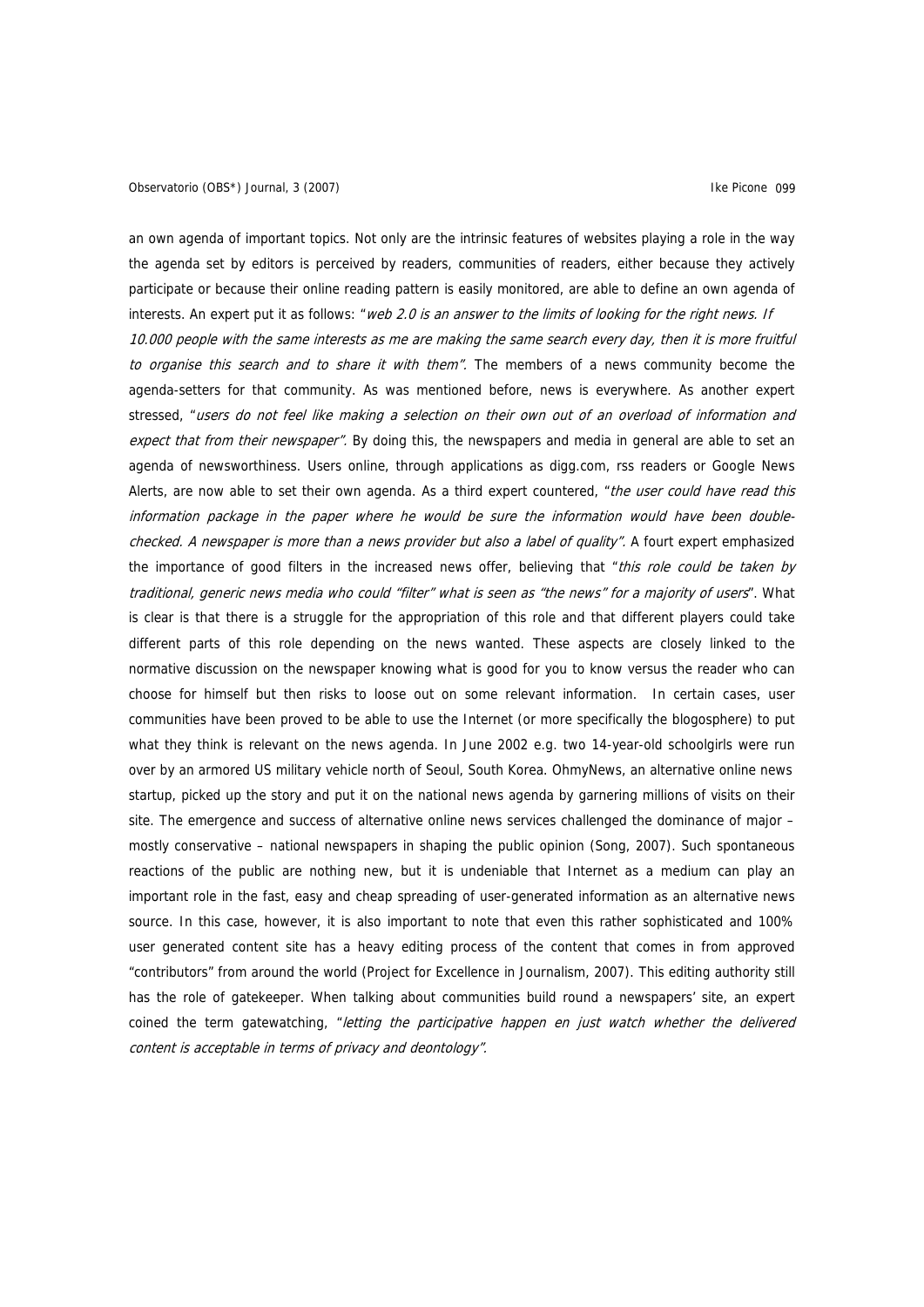An interesting concept in agenda setting theory in this perspective is the inter-media agenda-setting model, the process in which media coverage of a certain topic increases after major media players give prominent play to it (Song, 2007). This is an interesting concept because it plays an important role within the alternative news source community. We could speak of the inter-blog effect. As an expert stated, "the impact of blogs is relative to the collective effect. A blogger's story only has an effect when it is picked up by other bloggers. In the blogosphere this effect is less structured, less predictable and more dependent on the quality and newsworthiness of the posted story than between newspapers." Through initiatives like OhMyNews, Global Voices or digg.com users' views are aggregated and canalised in a way their impact can grow bigger. Of course, many of these sites or features might not be more then a 'news idol', an entertaining feature that will boost sensational and socially less relevant stories to the top of the homepages.

On the other hand, these sites "attract serious citizen reporting which tries to serve as society's democratic watchdog, a role that mainstream media have more and more abandoned" (Hauben, 2007).

# **Newspapers as a watchdog**

In media theory mass media and hence newspapers have been regarded as a kind of fourth estate watching over the integrity of the executive, legislative and juridical institutions. As an expert stated, "when a newspaper publishes a study that is relevant, then the public opinion will acknowledge it and react. The involved political and corporate actors will react, allowing the newspaper to play its role in society". However, John McManus pointed out is his book Market-Driven Journalism already in 1994, that the press has evolved in its 150 years of existence, making news a commodity in the news market (McManus, 1994). According to McManus this business logic is crafting journalism to serve the market and not democracy. What is at stake is the survival of a public knowledgeable enough about current issues and events to govern itself (McManus, 1994). The press has been assisted in his watchdog role by nonprofits, nongovernmental organisation or civil society groups. The exponential growth of these organisations in the last decennia led Stuart E. Eizenstat to term them as "Fifth Estate". One of the reasons for this growth according to Eizenstat is to be found in the use of Internet, e-mail and mobile phones that allowed groups to build advocacy networks and to coordinate global campaigns to an extend that would have been impossible even as late as the 1970s (Eizenstat, 2004). Without getting caught up into technology deterministic reasoning, it is not too harsh to say that the Internet has drastically facilitated the way for people to publish whatever information online. Moreover, it also makes it easier to communicate over large distances at high speed. What the Internet, websites and email did for the civil society, web 2.0 is doing for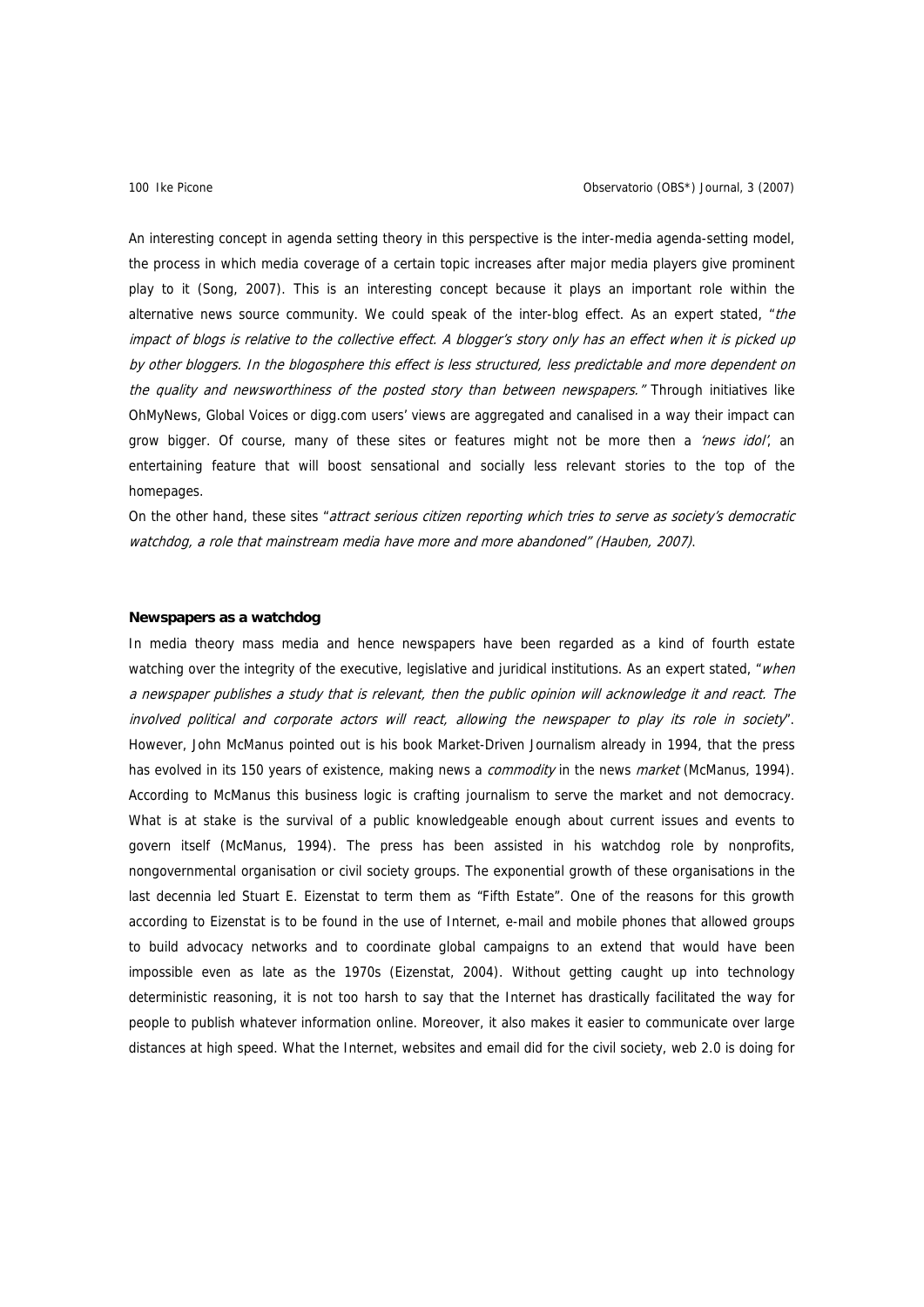the people in general, turning the Internet in a viral platform for people to share and aggregate information and opinions. Already, this aggregation has led readers to call into account the media. Recent examples are the Rathergate scandal in the United States where Dan Rather reported in his highly respected news show 60 minutes on CBS September 2004 about a number of documents accusing president George W. Bush of having misused his family ties to skip military orders. Only three hours after the show was aired Scott Johnson launched in the blogosphere a post challenging the authenticity of the documents based on anachronisms in the typography. Two weeks of speculations later, CBS admitted that the documents were not authenticated by their experts as they had reported, eventually leading to the firing of producers Mary Mapes and several senior news executives (Van Brackel, 2004). "The old media model was: there is one source of truth. The new media model is: there are multiple sources of truth, and we will sort it out," says Joe Kraus, the founder of JotSpot, which makes software for wikis (The Economist, 2006a). An important principle here is collective intelligence: even if the media have their own experts double-checking their sources, it is likely that between the thousands of media users, their will be a number of people with the same or higher level of expertise. Scott Johnson e.g. is a lawyer at a prestigious law firm in Mineapolis and vice president of a bank. Such people have a certain authority that can compete with that of a news agency. An expert stressed the fact that "journalists could let evolve an article on the blogs, letting people participate, correct and add information, giving it more social relevance so it can be picked up by politicians". In this perspective, newspaper's watchdog role can be reinforced with the help of the public.

### **Newspapers as information/news providers**

As we noted in the introduction, the newspapers have to deal with a heavier competition from other players, especially online, offering the latest news. This, in combination with the explosion of offline free newspapers like Metro, has turned news in a free commodity accessible almost everywhere in a constantly updated form. Quite a strange thought is that, by following this trend of free news online, newspapers are cannibalizing their own paper editions. The core product of a newspaper, as the name says, is where competition is the strongest and where they seem to be losing ground. What became clear from the expert interviews, is the fact that newspapers bring more than just news and should concentrate on offering background and context information of a high quality. "What I am doing", an expert said, "is not making a newspaper, but selecting, collecting, analysing, controlling and commenting news, whether this is on paper, on a site, or in the future on a watch or digital television." As another expert put it, however, "if you receive an entire walking diner for free and you then have to pay for a gastronomic diner, you will not be hungry anymore." There lays the problem facing the newspapers. The content they can offer as the best,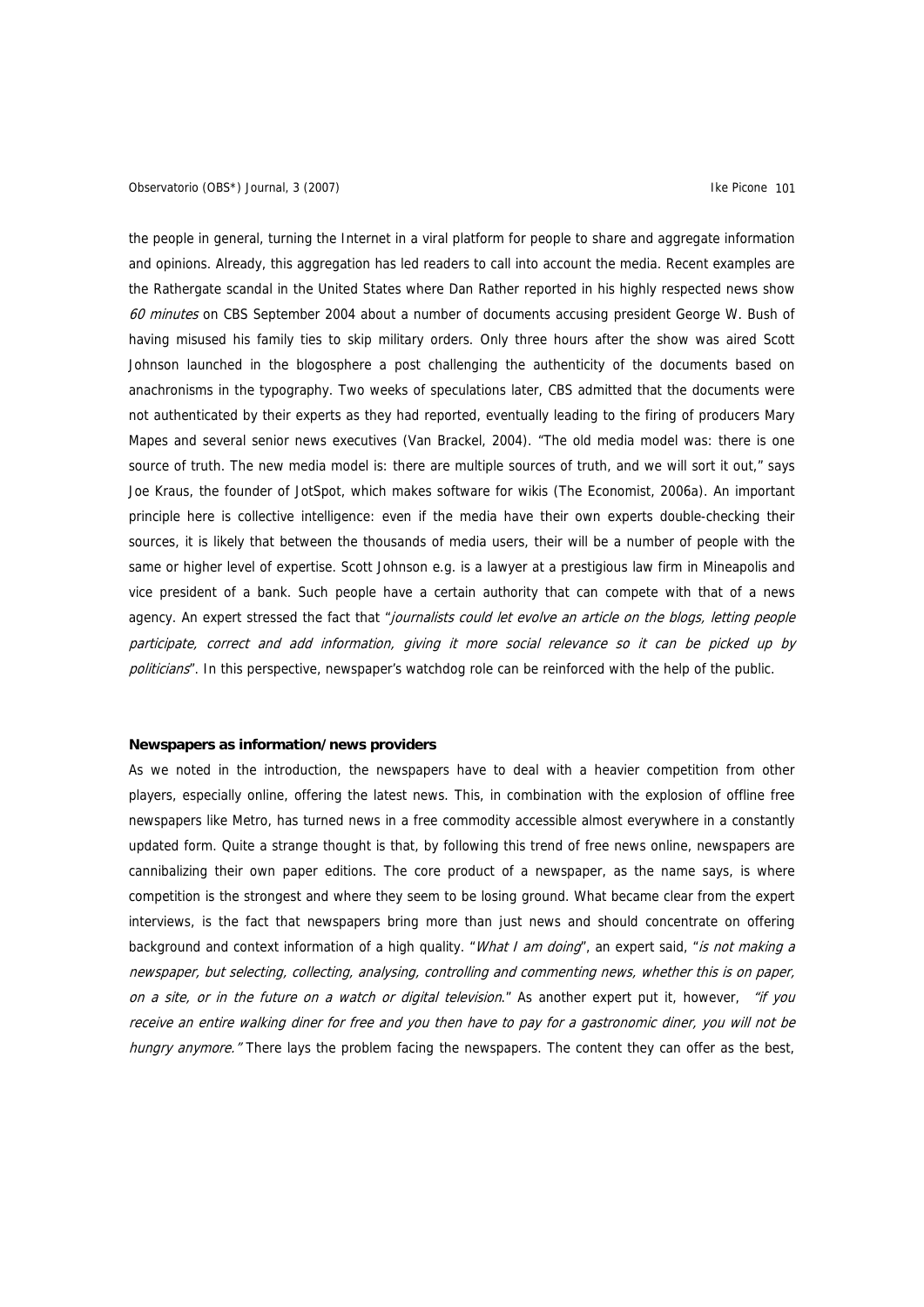qualitative news, background, analysis and context, is not what a large majority of consumers is seeking. They want the news and they will find it everywhere and mostly for free. When newspapers report on their own future, blogging and citizen journalism are often seen as negative evolutions, keeping readers' (scarce) attention away from the professional journalism they stand for. Even though newspapers seem to embrace the blogosphere by creating own blogs for their readers and journalists, they do so to please or win back their audience, not because they embrace the possibilities of it. The articles found on newspapers' websites are often nothing more than 'shovelware': an unmodified copy of those in the printed paper (Boczkowski, 2002). Many journalism practices approach these new possibilities in a conservative and rigid way and tend to avoid as long as possible the renegotiation of what is conventional and normal in journalism. As the newspaper affiliated experts stated, blogs are merely online diaries that are of interest only to the blogger's entourage and bloggers do not have the means and professional rigour to thoroughly investigate a certain topic. However, in these spaces, there is room for writers to have their stories read online, including journalists who want to nominate creative, investigative reporting for public consumption outside the constrains of media firms (Cohen, 2002). Certain kinds of information lend themselves more to be handled by the public, as different experts pointed out. Bloggers can become a source for readers to consult opinions about certain news facts and the way their peers think of it e.g. the blogs of politicians or public persons, but also of fellow bloggers and journalists, that by doing so may counter "the commercial and political pressures on institutional news media" (Godwin, 1999). Furthermore, as mentioned above, according to the principle of collective intelligence, journalist should welcome readers who represent an authority on certain issues to complement and check their articles, because they will also challenge the ability of professional journalist to give background and context on a certain topic they, as experts, know better. As an expert stated: "press agencies more and more take the role of daily news providers offering their news feeds through a whole range of news websites, but do not offer this service for the more thematic and regional or local news". Hyper-local news is a third kind of information user might be more suited for to bring than newspapers. A hyperlocal news site (also known as local-local or microsite) is devoted to the stories and minutiae of a particular neighbourhood, ZIP code or interest group within a certain geographic area. Such sites have been springing up on the Internet for some time now, initially as independent start-ups, created and maintained as labours of love by founders who work on a shoestring budget (Shaw, 2007). Not that they were not able to do this before, but the organisation of a local paper is a costly and highly intensive activity in terms of infrastructure. Blogs, fora and websites make this a lot easier. Furthermore, the video and photo applications in cell phones become more widespread, which facilitates local citizen journalism even more. Several of the interviewed experts stressed the fact that journalism is becoming a conversation rather then a monologue. An article is not the finishing point of a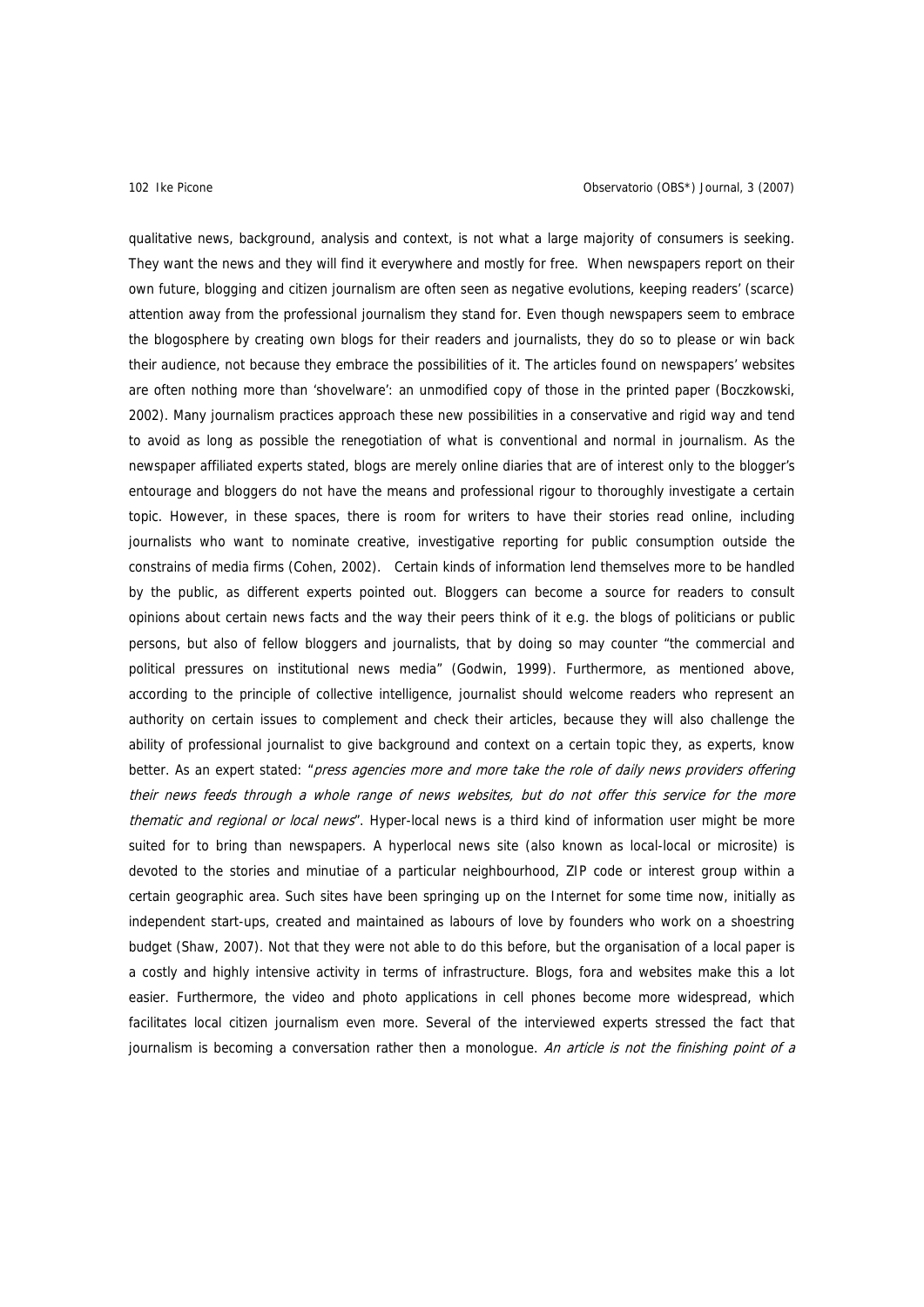journalist's work. It is only the beginning, as one expert stated. The readers becoming providers or producers of content is what Boczkowski coined "distributed construction", challenging newspapers' traditional role of news-producer and gate-keeper (Boczkowski, 2004).

# **Conceptualising new user roles**

As became clear by analysing the changing role of the newspaper readers are taking over certain parts of these roles. Central to newsreaders' (-viewers' and –listeners') changing role is that they start doing more with news than only read it. They start using it in different ways: they comment it, share it, rate it, tag it, and even produce it. Therefore, we prefer to talk about news users. The concept of a news user is also more suited in a world where the digitalisation has not yet finished to converge data (meaning every form of information). Especially when we look at the use of the Internet, which is becoming a platform suited for text as well as audio and video, the concept of a newsreader is not adequate anymore for research. News website often already offer videos and podcasts next to the written news. This convergence of technology, at this point represented best by the connected computer, leads to a convergence in media users what in turn changes the meaning of a newsreader, listener and viewer. In the same line of thoughts, Mark Deuze, building on Zygmunt Bauman's concept of liquid modern society (Bauman, 2005), states that contemporary changes in the economical, political, societal and technological sphere put the user in a virtual space where he is continuously surrounded by different but connected media. This raises the convergence between the different spheres of action of daily life, blurring the difference between work and private but also between consumption and production, between passive and active consumption of media. In other words technological convergence is leading to cultural convergence, which has it's own logic (Deuze, 2006). Web 2.0 has made it easier for users to share their thoughts and ideas through text, audio and video over the net. This in addition with the technical means of content production becoming ever more accessible for a larger public through democratic prices and the appreciation of the public, has led to a boom of usergenerated content, one of the sector's big buzzwords. The consumer is in other words moving up in the value chain becoming a producer as well, what futurologist Alvin Toffler predicted in his book The Third Wave and coined with the term prosumer (producer-consumer) (Toffler, 1980). In the case of the newspaper, this phenomenon is translated in the citizen journalist or the blogger. Still, further reflection on this concept is needed.

#### The prosumer

The concept of prosumer was introduced by Alvin Toffler in 1980. He stated that by the new millennium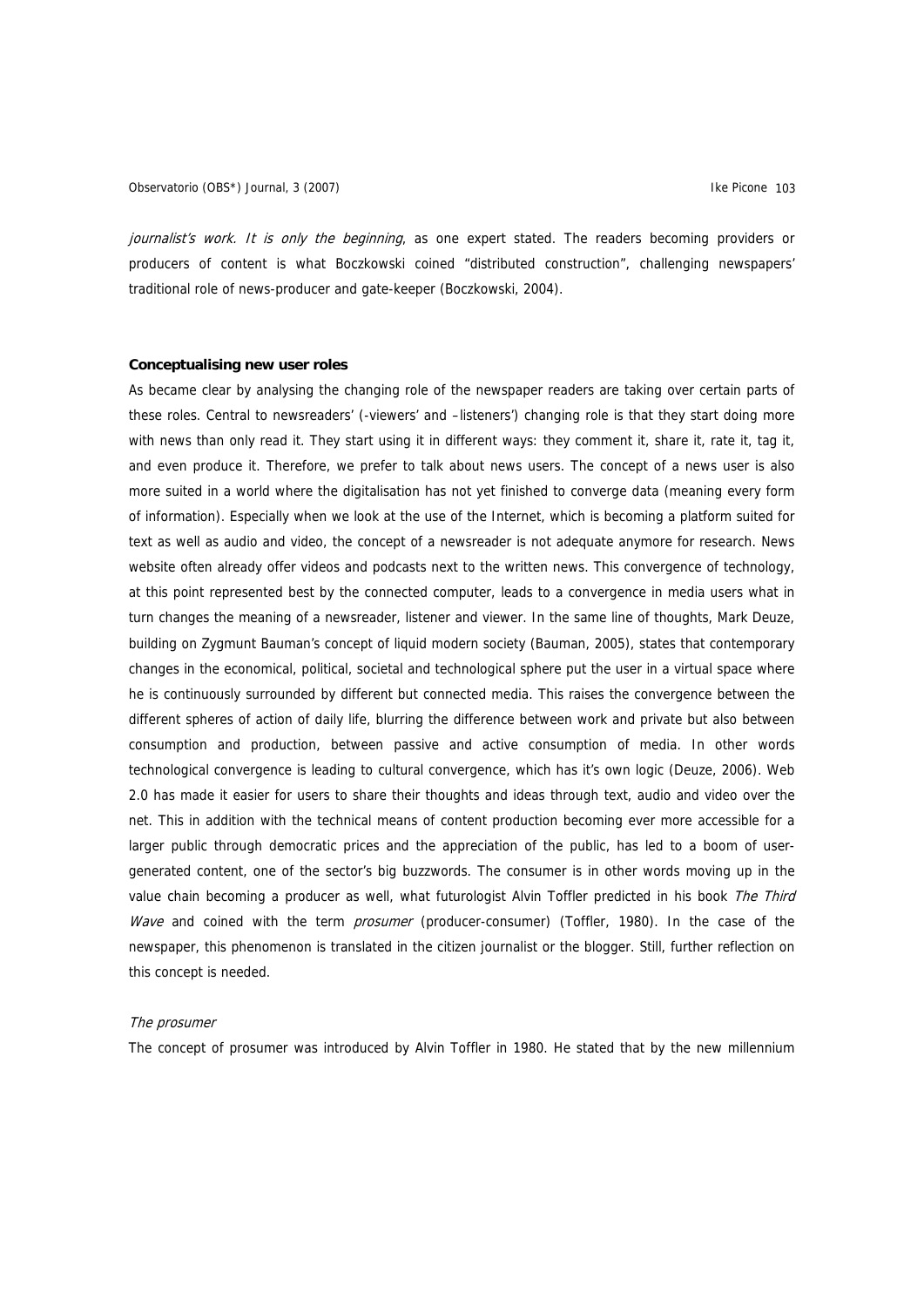consumers would get highly involved with the design and production of goods so they could be delivered according to everyone's personal needs and specifications. He formulated arguments for a new marketplace where products are not dumped by industry but where consumers participate in the creative process (Toffler, 1980). This term is not to be confused with the concept used in marketing where it stands for professional consumer or professional amateur, being someone with an interest in a certain hobby that big that he wants to be one of the first having the latest products in that branch. In a new media context where user generated content is believed to be important both for its product value as for its exchange value, the consumer contributes to the news making process in different ways (see above). In this framework, the concept of prosumer however needs to be refined. First, a prosumer is a consumer. This implies that he is buying a product or service for a certain prize. However, one of the big questions concerning user-generated content is how to make it profitable. The essence of user-generated content is not commercial in contrast to Toffler's vision where the prosumer defines the specificities of the product he eventually wants to buy. When looking at newspaper blogs or free news sites the consumption aspect of user-generated content is obvious. When looking at online citizen journalism communities, their audience consumes the information but not (yet) in an economic-value generating way. The concept of the prosumer implicitly refers to modern market logic. When looking at user-generated content in general we could talk about the *produser* (producer – user) instead: users who use content in such way it generates additional content. In this regard, speaking about news users makes it easier to conceptualise the newsreader's changing role: he does not merely consume news, but also shares it, rates it, searches it and produces it. He is using the news in various ways. The production of news becomes a part of the consumption of news. The boundaries between both blurry or disappear. News user therefore seems a good concept to analyse this group because it incorporates the two dimensions: he uses the news in a variety of ways consuming and producing it at the same time.

# Dimensions of participation

The news user thus uses news in many different ways sometimes producing as well. Traditionally, watching television is termed as a lean-back activity, whereas sitting in front of a computer is rather lean-forward. (Jansz, 2005; Körber & Maknavicius, 2003). When looking at online news, this lean-back/lean-forward continuum seems to offer an interesting instrument to look at how online news possibilities are used.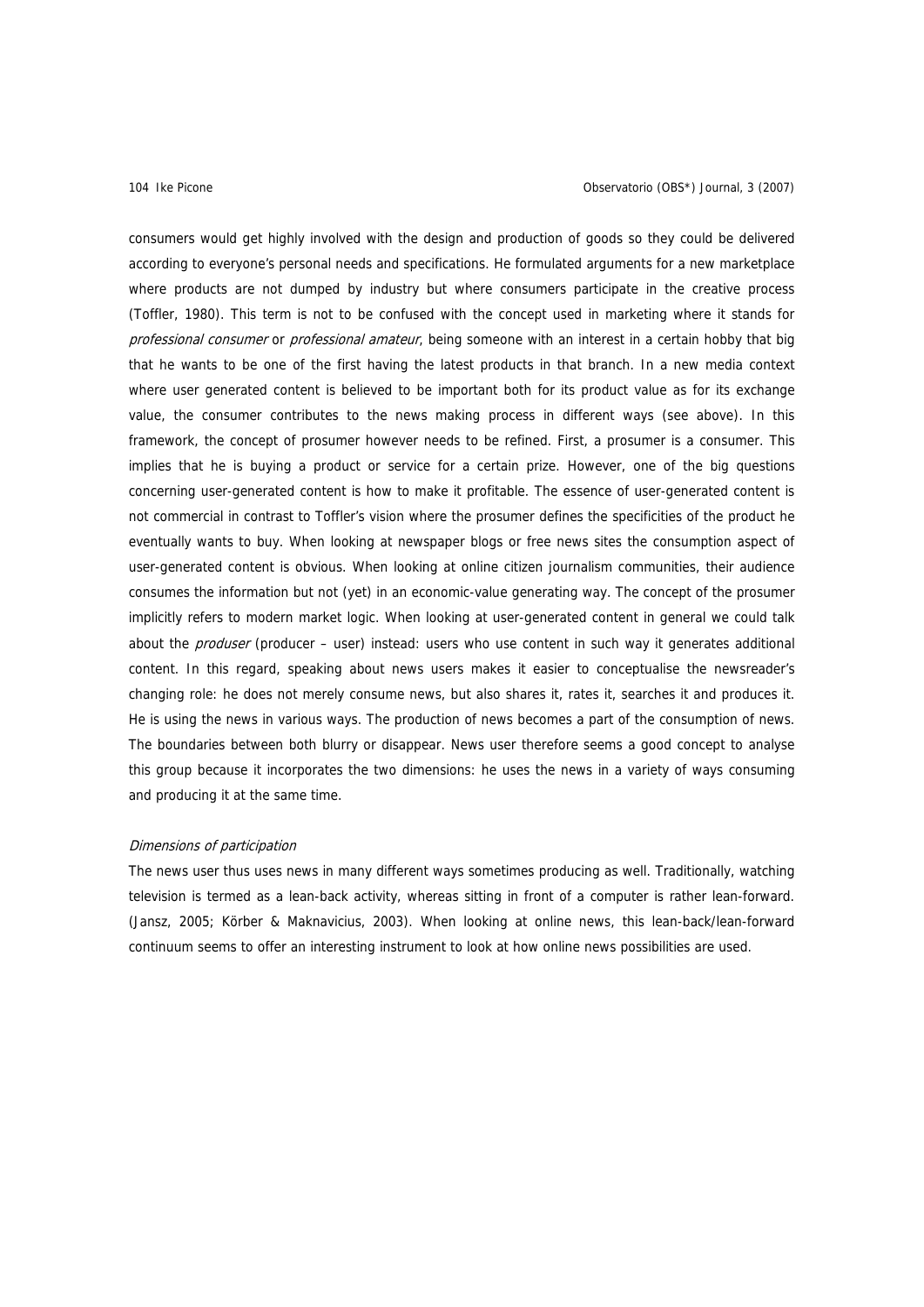

# Fig. 1 Dimensions of participatory media

At one end of the continuum we will find the people who actively search for news, look at different sites, use rss readers to receive information, write news stories, place comments and rate

items, on the other end we will find the people reading online versions of their trusted newspapers, trusting the news selection of a certain provider, preferring television or printed news to online news. However, actively look for information is a lean-forward way of using news, even if it does not engender any kind of content production. Therefore, in order to fully understand new news practices, this continuum should be given an extra dimension, namely the one discussed above concerning the prosumer. In the online world, consuming is not by definition lean-back, and also prosuming can be done in different degrees from less to more lean forward, as is shown in Fig 1. When analysing the Internet as a more lean-forward medium, we must not be blinded by the hype. As the State of the Media 2007 study shows, What we found in the sites studied is that the participatory nature of the Web is more theoretical than a virtue in full bloom (Project for Excellence in Journalism, 2007). But, as an expert stated, "media must offer the possibility for interactivity without it getting pervasive or obtrusive for the passive user". Consumers must have the right to be passive. By using the above continuum to analyse news practices, we do not need to see participation as something people do or do not, but can do in different degrees, allowing us to get a far more specialized view on how people look at these possibilities. Production in this context must be seen as contribution. When rating news e.g., people are producing a hierarchy that can influence the news agenda.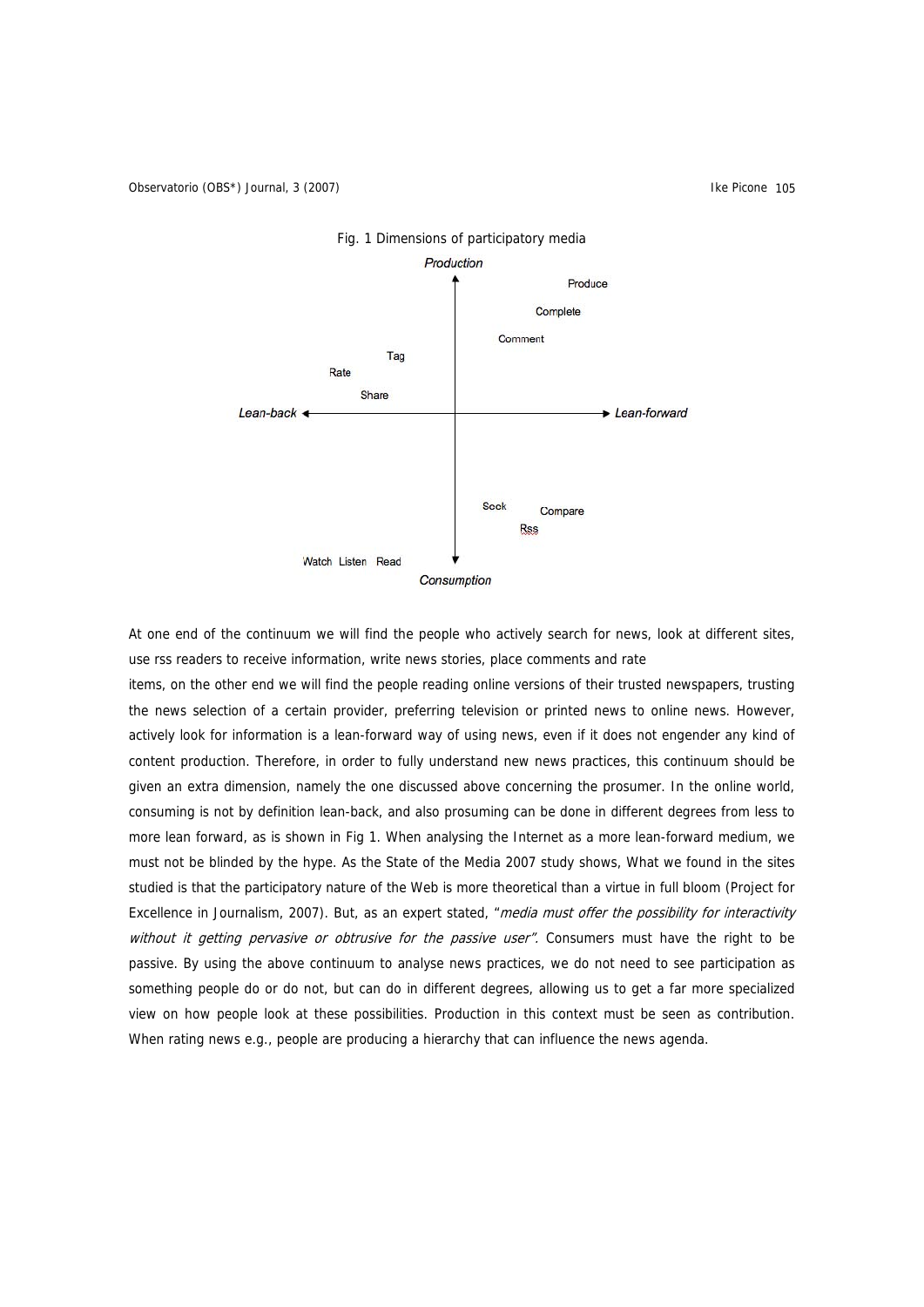# **Communities of interest in news**

When studying online news, the aspect of community plays a greater role than offline. The sites that have been mentioned through this paper are only but a few examples of news sites that thrive on a community of users that actively participate in the production of content or passively use it as a news source. It is likely that these virtual communities are rather impersonal, not based on sharing the most intimate information but rather sharing thoughts and opinions on the relevance of certain news items. According to Katie J. Ward a characteristic of virtual communities is the fact that the audience is ephemeral, not making a long-term commitment to the virtual community. Rather they will be more instrumental in their approach to the community, staying as long as the community is providing a solution or fulfilling a need in their life (Ward, 1999). This is linked to Bauman's *Liquid Life*, as the ties in a virtual community are loser or "more liquid". In the context of news, these needs are informational, but not only to get information, but also to retrieve it, share it, rate it, comment it, produce it… The more interesting information the community has to offer, the more members it will attract (Edlund, 2000). The content that will differentiate one community from another is the content generated by that community. This exchange of information within these groups is the essential contributor to the social capital of such networks. A vital part of social capital is trust, what brings us again to the importance of this concept. A specific feature of computer-mediated communication is the lack of physical, social and other nonverbal information exchanged between group members. This anonymity has both beneficial as well as damaging consequences for the trust within a virtual community (Blanchard & Horan, 2000). On the one hand individuals can increase their first impressions or accentuate their characteristics with which they identify mostly with the group. The more you identify with a group, the more likely you are to trust the group. On the other hand, this anonymity and the lack of social and physical cues may cause deception because of the difficulty to establish the authenticity of information about the other members. Not all these elements apply to a news community, as the scope is not to get personal information from one another or to share deeply personal thoughts, but to share news and comments on it. Still, this anonymity can become harmful, as anyone can post news stories that can be false, especially on sites where no editing is provided. Furthermore, anyone can pretend to be an expert and also here it takes a critical user with enough knowledge to check the background of certain sources.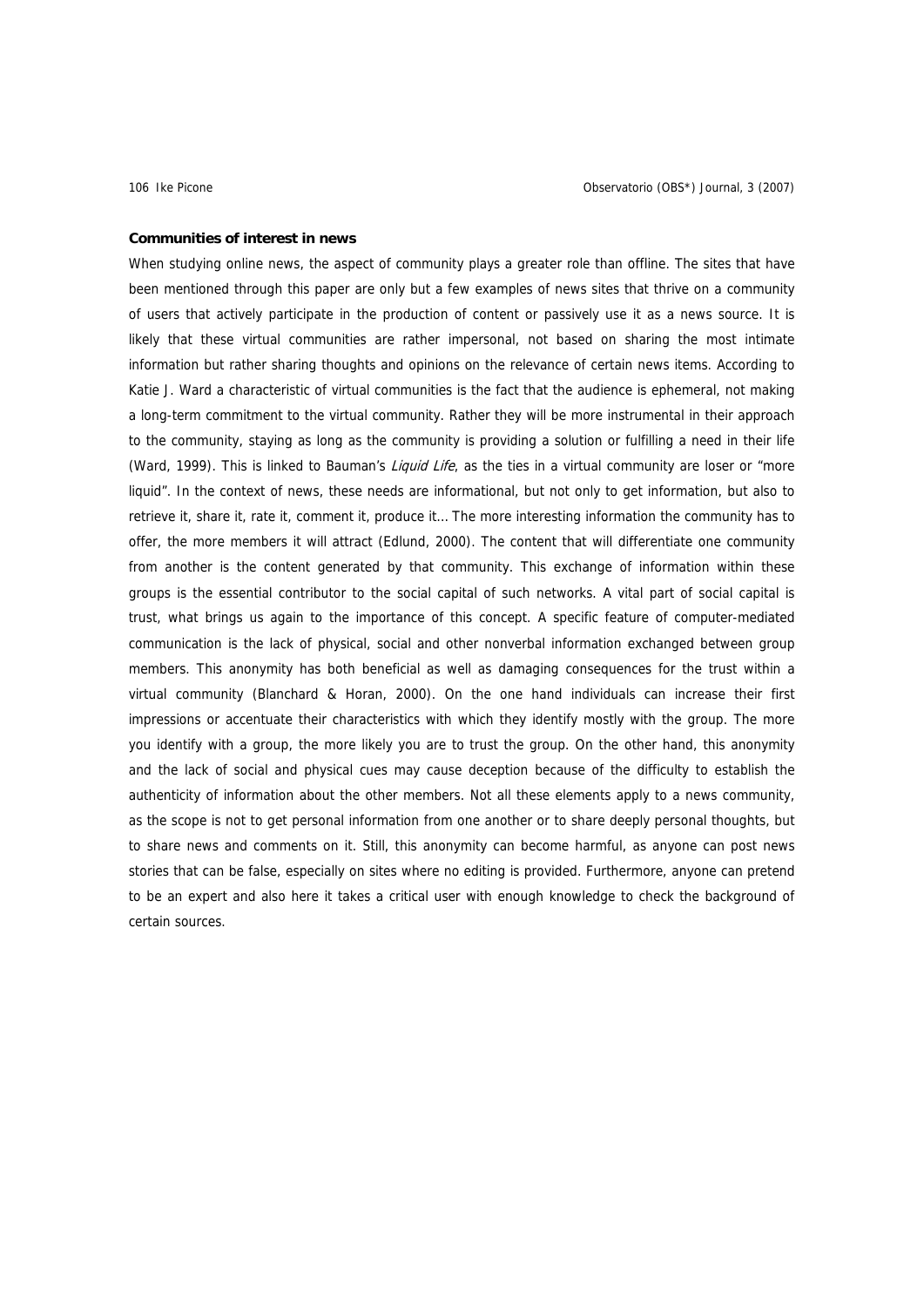Observatorio (OBS\*) Journal, 3 (2007) **Illustration Controller and Controller Act Controller and Controller Act Controller and Controller and Controller and Controller and Controller and Controller and Controller and Contr** 

# **Refining existing concepts**

# Participation

Acknowledging the existence of collaborative intelligence, the idea of journalism becoming a conversation rather than a sermon is beginning to find its way amongst journalists and news companies. Major international news sites like the New York Times and in Flanders De Standaard Online amongst many others already offer their readers the possibility to add comments and to participate, and hence becoming a news source of information for journalists. This should evolve even more, according to an expert who said "the newspaper should become more interactive, referring to the newspaper's site, giving readers the opportunity to discuss online certain topics launched in the paper and afterwards summarize the outcome of the online discussion in the paper. This makes the two media complementary instead of supplementary". But another expert added, "The number of people actively posting information on Wikipedia is small. Most of Wikipedia's users are merely consulting the site". This is referring to the pyramid Bradley Horowitz, Vice-President of Product Strategy at Yahoo!, posted on his blog in February 2006. The top of the pyramid is populated with 1 creator, followed by 10 synthesizers; the body is made of 100 consumers. He states that 1% of the population is now initiating the production of content, 10% might actively participate by responding to that production and 100%, which he calls lurkers, will just benefit from the activities of the above group. He notes that it is not necessary to convert 100% of the audience into "active" participants to have a thriving product that benefits tens of millions of users. The barriers users have to cross to become creators work as a filter that can eliminate noise from signal (Horowitz, 2006). It is thus not for every user to become a producer. As became clear in the first part of the paper, the increasing possibilities users have to contribute and participate in the production of news is altering the relationship between newspapers and their readers. The dimensions of participatory media use as shown in figure 1 can help to understand how the user is taking up certain roles or parts of it from the newspapers or mass media in general, as is schematically shown in the following table.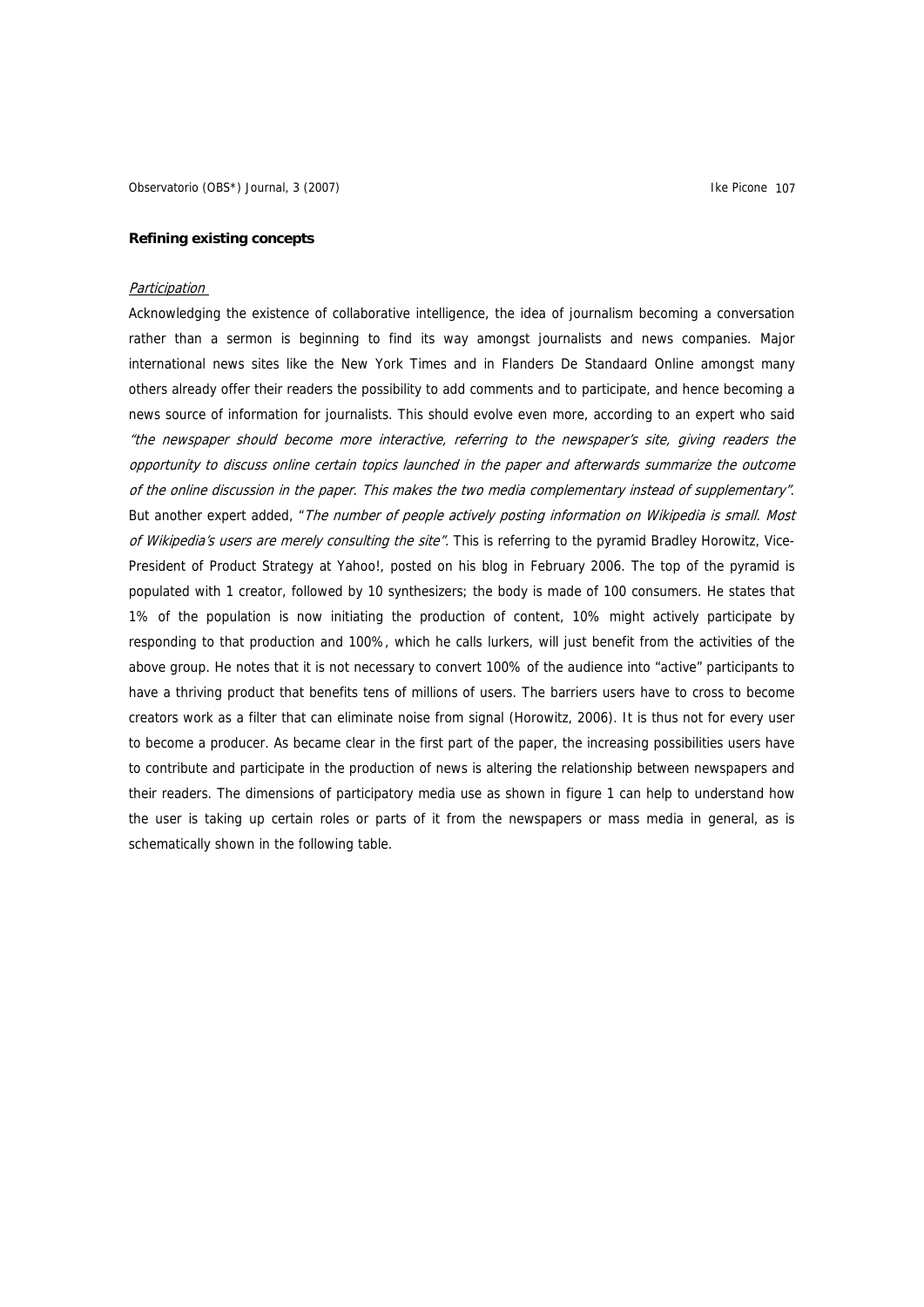| Role<br>Action                                       | Agenda<br>Setting | Watchdog | Content<br>production |
|------------------------------------------------------|-------------------|----------|-----------------------|
| Look for (alternative)<br>information (rss, blogs, ) | X                 |          |                       |
| Tag, rate and/or share news                          | X                 |          | X<br>(metadata)       |
| Correct, complete and<br>comment news                | х                 | х        | X                     |
| Produce news (citizen<br>journalism)                 |                   | X        |                       |

# Consumer – Media interaction

# **Trust**

# The trusted news brand

A recent international study by the BBC, Reuters and the Media Centre (Globescan, 2006) shows that people's trust in the media is relatively high, giving more credit to the media than to their governments. 61% of the respondents trusted the media against 52% trusting their government. Television (82%) and national and regional newspapers (75%) are the most reliable sources according to the study. Blogs also seem to be consulted as a news source, though only 25% of respondent trust the information, South Korea (home country of OhMyNews) being the exception. Still, the outcome of the study suggests that it becomes more difficult for those information providers to hold people's trust. More than a quarter of the respondents said they stopped consulting a certain news source because they lost faith in the source's content. Even though television and newspaper still are the dominant news sources world wide, in terms of consulting news sources and trusting them, users are developing a more nuanced approach towards the media. 77% of the respondents prefer to check different news sources, something that is off course easier online. Still, as an expert pointed out, newspapers have strong brands or a certain history, which makes people associate news with them; "Based on what people find important they choose the medium to use. This is the bond of trust a news provider develops with is audience. The more it can procure information on the concerns of its audience, the more successful it is". Another expert called this the seal of approval of trustworthiness. Hans Beyers, who did a lot of research on online news in Flanders in the past years, concluded that Flemish users often read the same newspaper online than in print (Beyers, 2002). When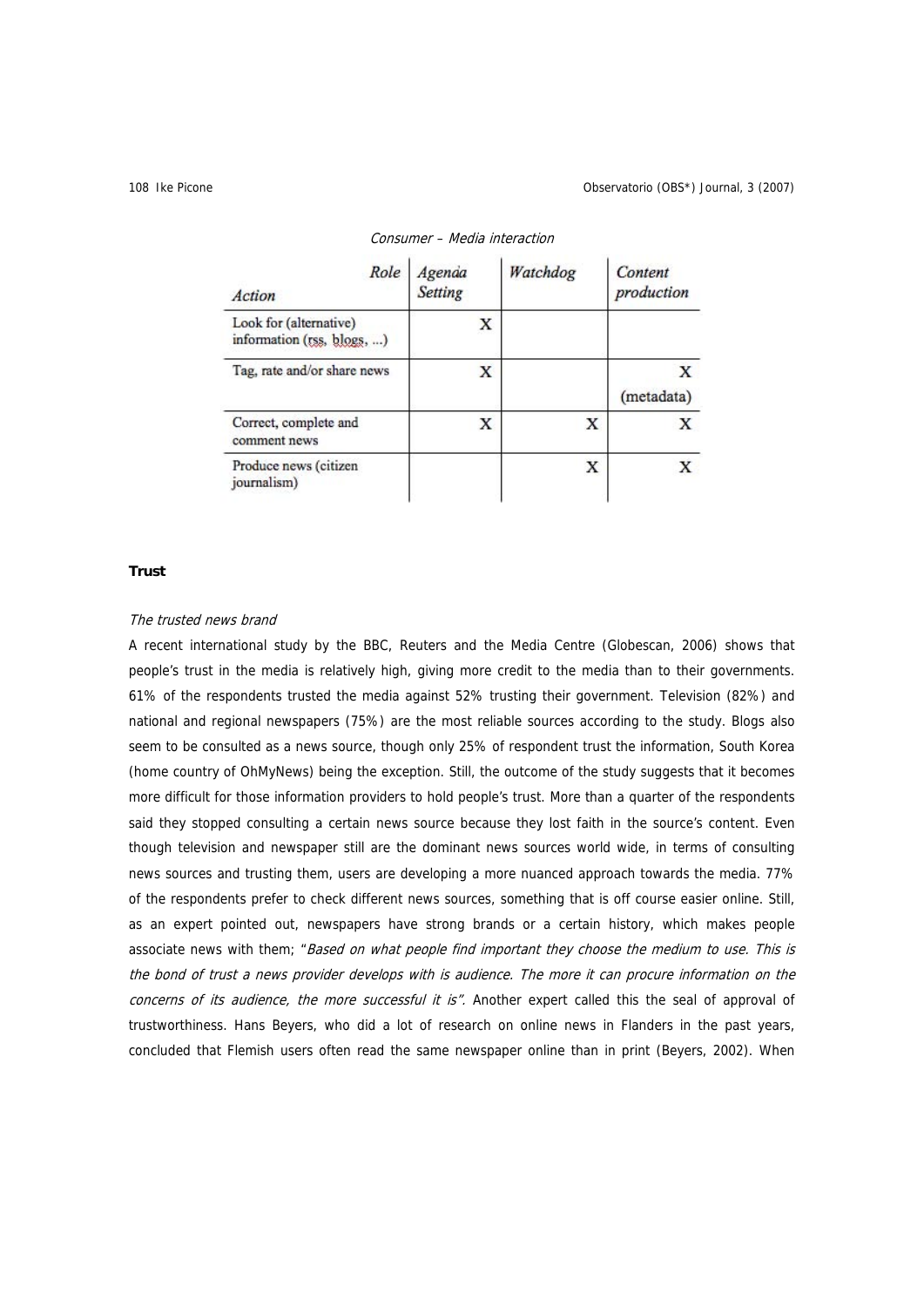they go online, readers remain loyal to their printed paper, or better, they remain loyal to a certain brand they believe is trustworthy. New players online will have to compete with the relationship of trust traditional media brands have build with their user throughout the years.

# Communities of trust

Already in 1994 McManus acknowledges the impact communities of taste, peer groups and other external forces have on consumers' choice. He pointed out that when the journalistic quality is difficult to discern, consumers are compelled to rely on "brand names" or develop alternative information sources for evaluating news, such as direct civic involvement. In a connected world however this civic involvement is facilitated in that way that people have the same means than news organisations to reach high number of readers, namely the Internet. In other words, alternative news sources have always existed, be it in the form of colleagues commenting news during the coffee break or the alternative newspapers like le Canard Enchainé in France, but the Internet, and especially web 2.0, with its increased user-friendliness, make it possible that these alternative voices reach a larger public with less means necessary. Because of the Internet's facilitating features in terms of distribution and reach, people might get more motivated to participate to these news sources, which in turn can makes these bloom and hence get more "news appeal" for news users. Some of these alternative news sites have already proven to be able to build a vast user community around their site like OhMyNews, nu.nl or Agoravox.com. The reason why this is quiet an achievement is that alternative discourses do not appear to carry the same authority as the traditional news organisations' online news (Cohen, 2002). An idea reached out by an expert was that "newspapers should become community builders, offering more than news to please the community and listening to the community's demands. Gaining the trust of this community will

then be essential. The community build around a newspaper can benefit the paper as well, not only in terms of bonding users to your brand, but also because they might contribute to the value of the newspaper by sharing their knowledge or signalising new trends". According to another expert "such a community is generated around points of interest. When the community serves the common good of its members, she will prevail". An example of such a trend signalisation is the web 2.0, a term that Tim O'Reilly coined in 2004, that was picked up by the mainstream media after a lot of buzz was created around it in the blogosphere. Trust is likely to become of increasing importance in a world where information is everywhere. As an expert stated, "it will be important that users can make the difference between user-generated news and professional news. Citizen journals need to clearly state that the articles are based on personal experience and not on investigation of professional journalists. This will be important fort the level of trust users will have in the online medium".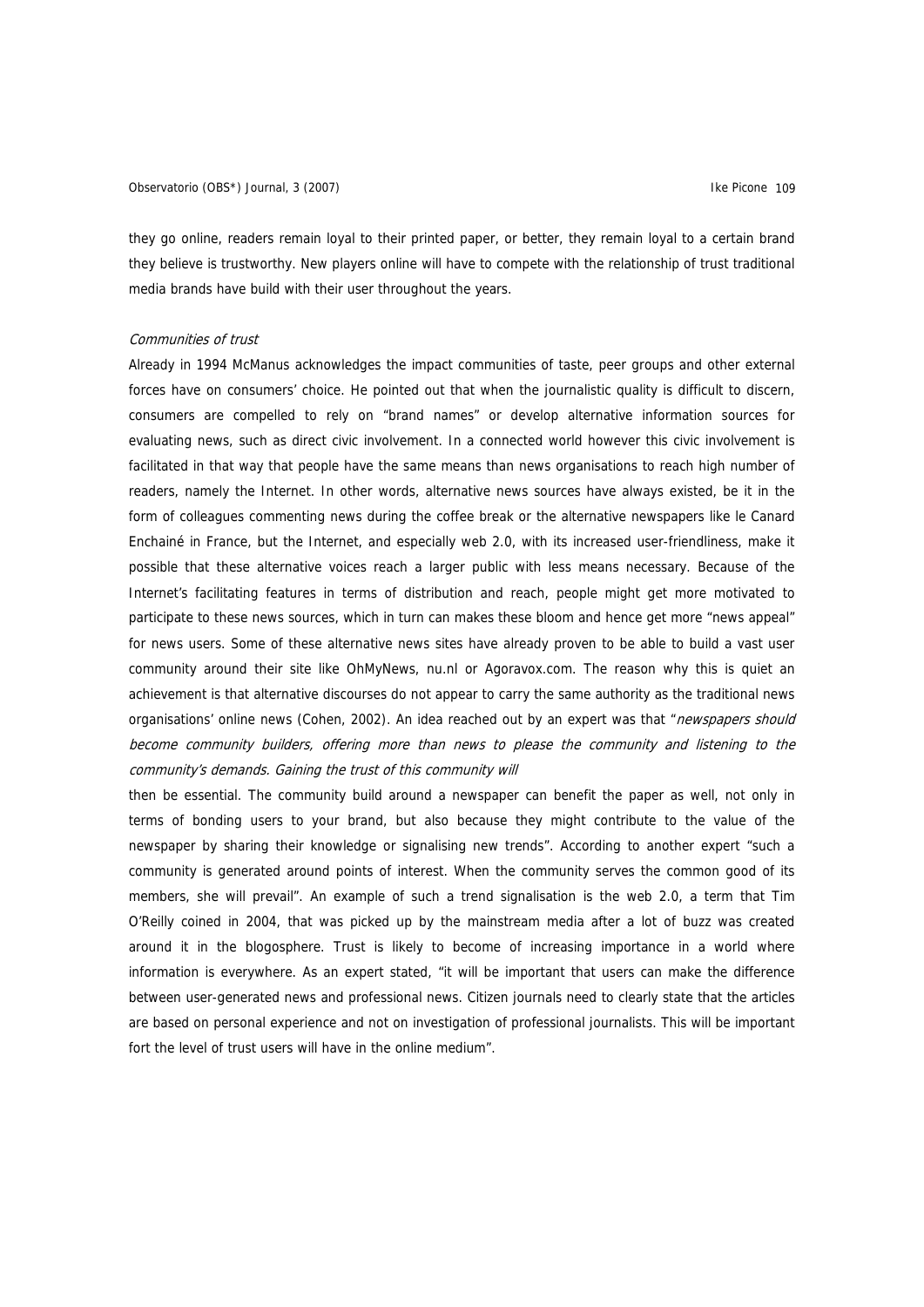### **A new conceptual framework**

When studying the way readers relate to the newspaper, it becomes clear that the possibilities offered by the Internet make it easier for readers to take over part of roles traditionally held by newspapers. As shown in the table above, the way in which readers are using the news defines the role they take. Due to the technological convergence, readers become viewers become listeners in the online news environment. Users, consuming and producing news, therefore seems a better term then newsreaders when looking at online news. This term allows the levelling of news use, as participation is something that can be done in different degrees. The producing user is not the terminus in the evolution of the consumer. Not everyone wants to become a creator. The lean-back/lean-forward and producer/consumer dimensions of this use offer a valuable tool to map and differentiate the activities of the online news user. It also makes it possible to identify possible barriers to participation. Another important aspect when analysing participation and especially the production of newsworthy information is the kind of content. Opinion, expertise and local news seem to be more adequate for non-professional users to produce than in-depth news coverage. The end of a newspaper as a content provider – not as a medium – is therefore rather exaggerated. As the news user is not by definition a creator, he is not by definition member of a news community either. However, as is the case for virtual communities, he will freely join a community if it fills his needs. A news community is typically a community where users will turn to when they need certain information. The impact a user will have on the role of newspapers however will be defined in terms of the number of users contributing (cfr. inter-media agenda setting). Important in that case will be the level of trust people have in the community members. Not only news brands but also these communities or the news brands that house them will have to gain user's trust. Authority, collective intelligence and the ability of users to differentiate trustworthy from false information will play an important role in this regard as will trust in the evolution of the relationship between newspapers and users.

# **Bibliography**

Althaus, S. L., & Tewksbury, D. (2000). Patterns of Internet and Traditional News Media Use in a Networked Community. Political Communication, 17(1), 21-45.

Althaus, S. L., & Tewksbury, D. (2002). Online Versions of the New York Times. Agenda Setting and the "New" News: Patterns of Issue Importance Among Readers of the Paper and Online Versions of the New York Times. Communication Research, 29(2), 180 - 207.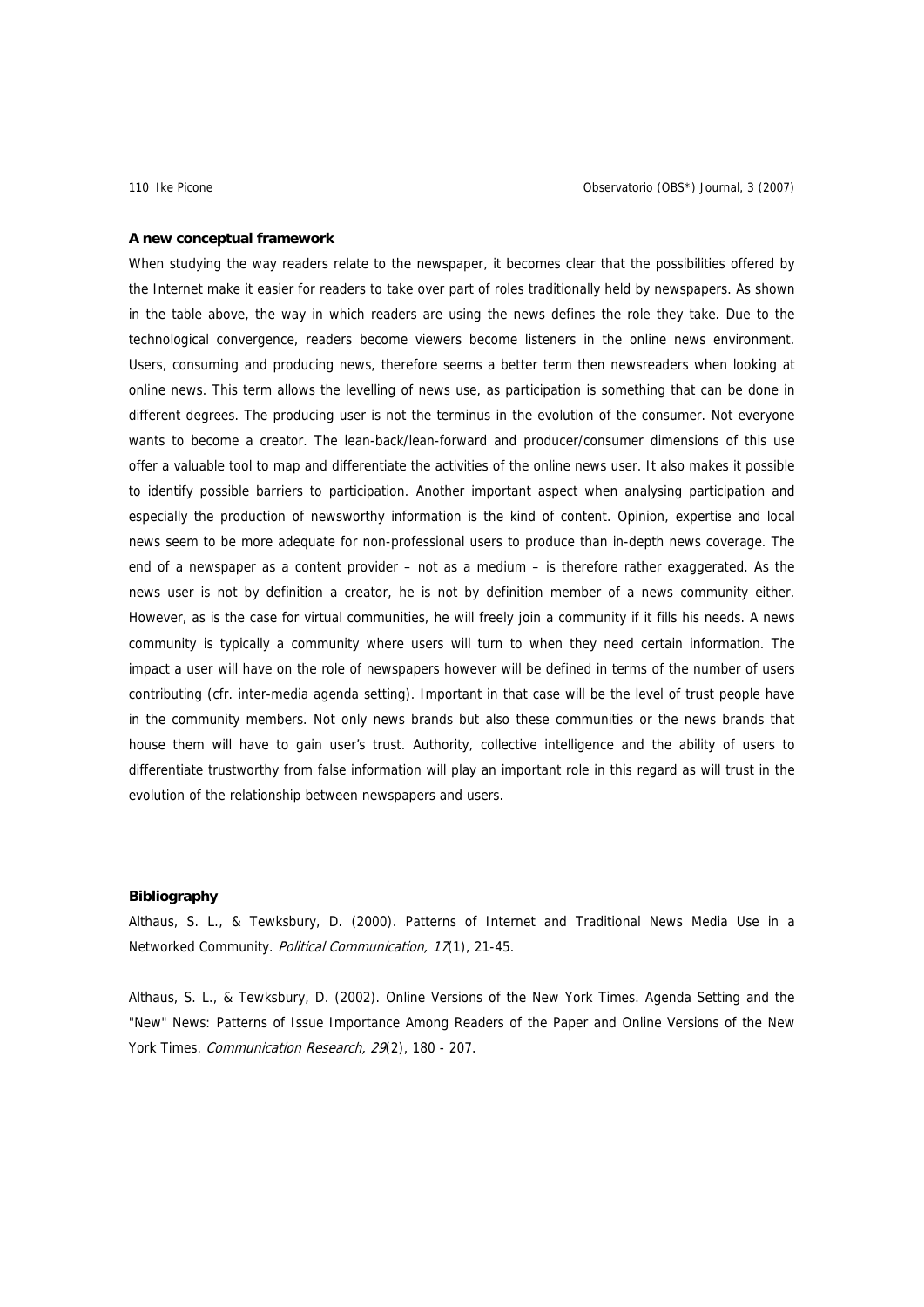Observatorio (OBS\*) Journal, 3 (2007) **Illustration Controller and Controller Act Controller and Controller Act Controller and Controller and Controller and Controller and Controller and Controller and Controller and Contr** 

Bauman, Z. (2005). Liquid Life. Cambridge: Blackwell Press.

Beyers, H. (2002). De kr@nt van morgen, nog steeds op papier? Leeronderzoek 'de e-krant' (pp. 30): Universiteit Antwerpen.

Blanchard, A., & Horan, T. (2000, 04/04/2007). Virtual Communities and Social Capital. Retrieved 04/04, 2007, from <http://www.idea-group.com/downloads/excerpts/garson.pdf>

Boczkowski, P. J. (2002). The Development and Use of Online Newspapers: What Research Tells Us and What We Might Want to Know. In L. A. Lievrouw & S. Livingstone (Eds.), Handbook of New Media: Social Shaping and Consequences of ICTs (pp. 270-286). London: Sage.

Boczkowski, P. J. (2004). Digitizing the News: Innovation in Online Newspapers. Cambridge: MIT Press.

Bogner, A., & Menz, W. (2005). Das theoriegenerierende Experteninterview. Erkenntnisinteresse, Wissensformen, Interaktion. In A. Bogner, B. Littig & W. Menz (Eds.), Das Experteninterview: Theorie, Methode, Anwendung (2nd ed., pp. 33-70). Wiesbaden: VS Verlag für Sozialwissenschaften.

Cohen, E. L. (2002). Online Journalism as Market-Driven Journalism. Journal of Broadcasting and Electronic Media, 46(4), pp. 532-548.

Deuze, M. (2006). Liquid Life, Convergence Culture and Media Work. Retrieved 12/06, 2006, from http://www.indiana.edu/~telecom/faculty/deuze/liquid\_media\_work.pdf

Dunn, W. N. (2004). Public Policy Analysis. An introduction (3rd ed.). New Jersey, Pearson: Prentice Hall.

Edlund, M. (2000). Gemeenschappen op het Net. Inside Internet, 4, 98-100.

Eizenstat, S. E. (2004). Nongovernmental Organisations as the Fifth Estate [Electronic Version]. Seton Hall Journal of Diplomacy and International Relations, 5. Retrieved 06/04/2007 from <http://diplomacy.shu.edu/journal/new/pdf/VolVNo2/02%20-%20Eizenstat.pdf>.

Flick, U. (2002). Qualitative Sozialforschung. Reinbeck: Rowohlts Enzyclopädie.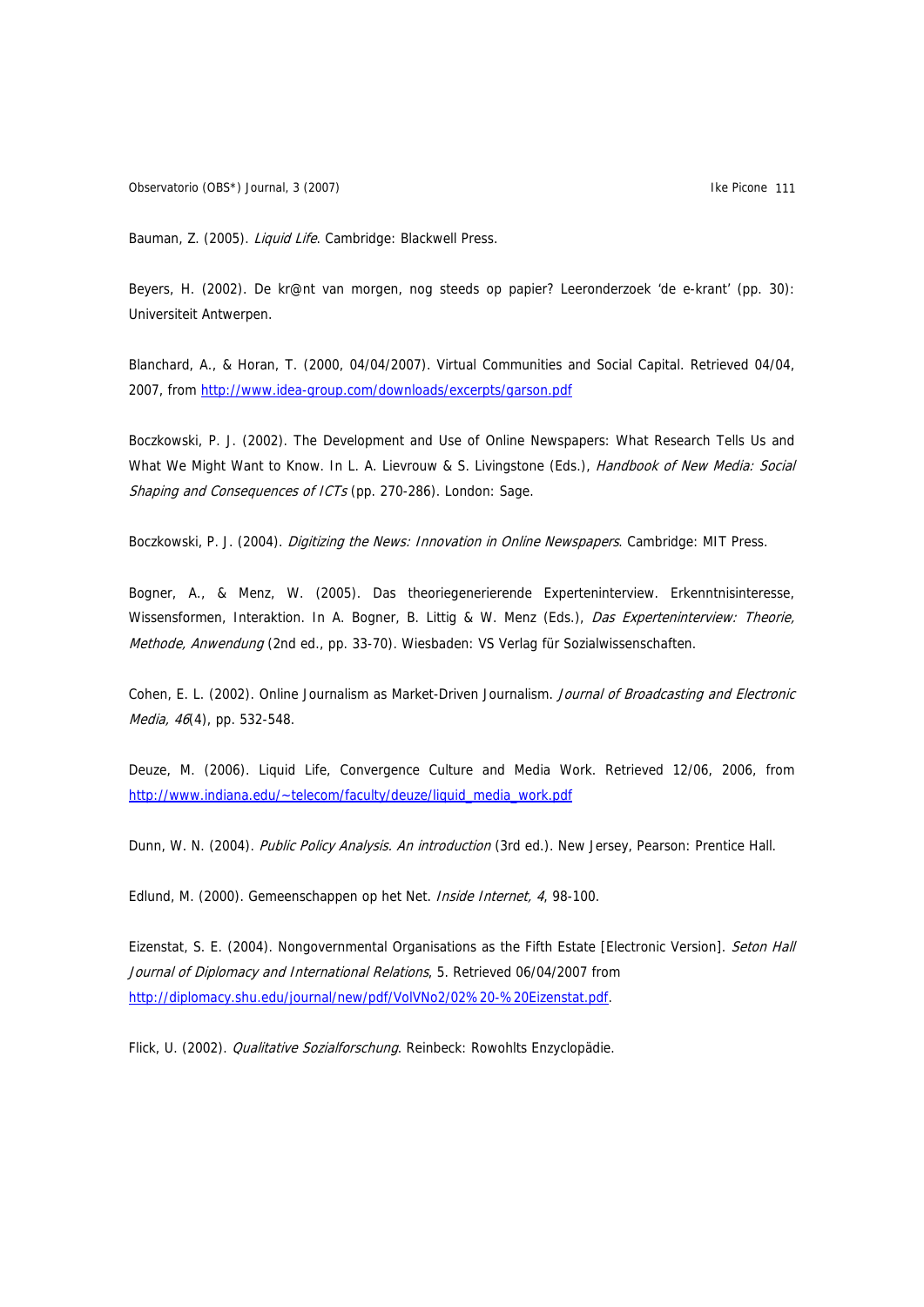Froschauer, U., & Lueger, M. (2003). Das qualitative Interview. Zur Praxis interpretativer Analyse sozialer Systeme. Vienna: WUV, UTB.

Globescan. (2006, 12/08/06). BBC/Reuters/Media Centre poll: trust in the media. Retrieved 12/08, 2006, from [http://www.globescan.com/news\\_archives/bbcreut.html](http://www.globescan.com/news_archives/bbcreut.html)

Godwin, M. (1999). Who's a journalist? II: Welcome the new journalists on the Internet. Media Studies Journal, 13, 38-42.

Graber, D. A. (1988). Processing the news: How people tame the information tide (2nd ed.). White Plains, NY: Longman.

Hauben, J. (2007, 21/03/2007). Happy Seventh Birthday OhmyNews. Retrieved 21/03, 2007, from [http://english.ohmynews.com/articleview/article\\_view.asp?article\\_class=8&no=346611&rel\\_no=1](http://english.ohmynews.com/articleview/article_view.asp?article_class=8&no=346611&rel_no=1)

Horowitz, B. (2006, 15/03/2007). Creators, Synthesizers, and Consumers. Retrieved 04/04, 2007, from <http://www.elatable.com/blog/?p=5>

Jansz, J. (2005). The Emotional Appeal of Violent Video Games for Adolescent Males. *Communication* Theory, 15(3), 219-241.

Kling, R., & Callahan, E. (2003). Electronic Journals, the Internet and Scholarly Communication. Annual Review of Information, Science and Technology, 37, 127-177.

Körber, E., & Maknavicius, L. (2003, 02/2007). Bringing Interactive Content into the Home: DVB MHP and IP. Eurescom Retrieved 24/03, 2007, from

http://www.rp.lip6.fr/adanets/PublicDoc/Papers/eurescom\_final\_Korber\_Maknavicius\_v1.0.pdf

McManus, J. H. (1994). Market-driven journalism: Let the citizen beware? Thousand Oaks: Sage.

McQuail, D. (2000). Mass Communication Theory (4th ed.). London: Sage.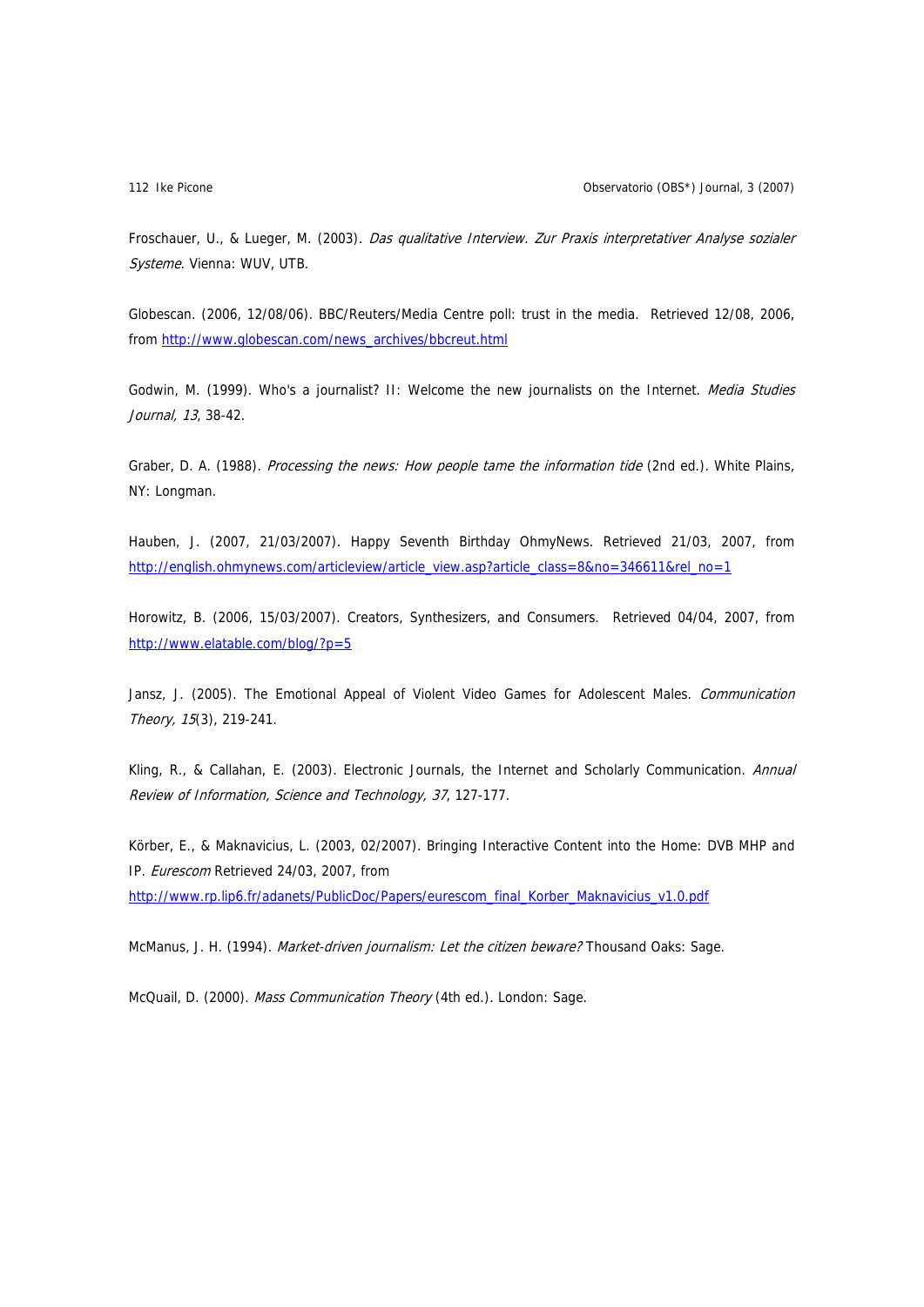Observatorio (OBS\*) Journal, 3 (2007) **Illustration Controller and Controller Act Controller and Controller Act Controller and Controller and Controller and Controller and Controller and Controller and Controller and Contr** 

Meuser, M., & Nagel, U. (2002). ExpertInneninterviews - vielfach erprobt, wenig bedacht. Ein Beitrag zur qualitativen

Methodendiskussion. In A. Bogner, B. Littig & W. Menz (Eds.), Das Experteninterview. Theorie, Methode, Anwendung. (2nd ed., pp. 441-471). Wiesbaden: VS Verlag für Sozialwissenschaften.

Project for Excellence in Journalism. (2007, March 2007). The State of the News Media 2007 The State of the News Media: An Annual Report on American Journalism Retrieved 22/02, 2007, from [http://www.stateofthenewsmedia.com/2007/about\\_the\\_study.asp?media=11](http://www.stateofthenewsmedia.com/2007/about_the_study.asp?media=11)

Shaw, D. (2007, 05/03/2007). Really Local. Finding a Niche Retrieved 05/03, 2007, from <http://www.ajr.org/Article.asp?id=4308>

Song, Y. (2007). Internet news media and issue development: a case study on the roles of independent online news services as agenda-builders for anti-US protests in South Korea. New Media & Society, 9(1), 71-92.

The Economist. (2006a, 22/04). A survey of New Media. Compose yourself. Journalism too is becomiing interactive, and maybe better. The Economist Retrieved 18/05, 2006, from [http://www.economist.com/surveys/displaystory.cfm?story\\_id=6794240](http://www.economist.com/surveys/displaystory.cfm?story_id=6794240)

The Economist. (2006b, 26th Agust - 1st September). The future of newspapers. Who killed the Newspaper? The Economist North America. Retrieved 12/02, 2007, from <http://www.economist.com/printedition/index.cfm?d=20060826>

Toffler, A. (1980). The Third Wave. New York: Morrow.

Van Brackel, L. (2004, 22/03/2007). Rathergate: weblogs brachten medialeugens aan het licht. Retrieved 22/03, 2007, from<http://lvb.net/item/540>

Ward, K. J. (1999). Cyber-ethnography and the emergence of the virtually new community. Journal of Information technology, 14, 95-105.